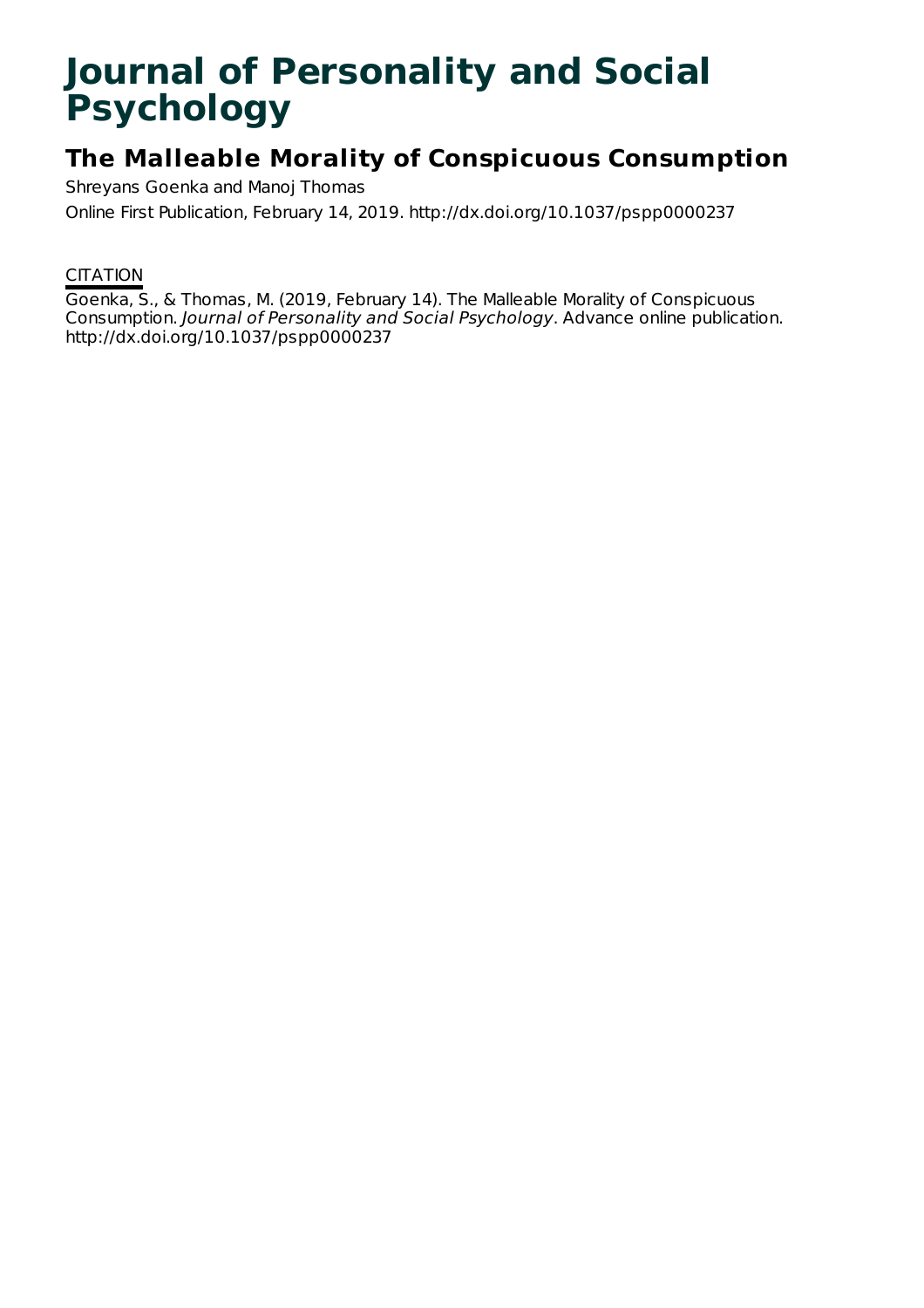

© 2019 American Psychological Association<br>0022-3514/19/\$12.00

http://dx.doi.org[/10.1037/pspp0000237](http://dx.doi.org/10.1037/pspp0000237)

## The Malleable Morality of Conspicuous Consumption

Shreyans Goenka and Manoj Thomas Cornell University

Conspicuous consumption has often been decried as immoral by many philosophers and scholars, yet it is ubiquitous and widely embraced. This research sheds light on the apparent paradox by proposing that the perceived morality of conspicuous consumption is malleable, contingent upon how different moral lenses highlight the different characteristics embedded in the behavior. Utilizing the Moral Foundations Theory, we demonstrate that the *individualizing* values (i.e., equality and welfare) make people focus on the self-enhancing characteristics of conspicuous consumption, making it seem morally objectionable. However, the *binding* values (i.e., deference to authority, in-group loyalty, and purity) make people focus on the social identity signaling characteristic of conspicuous consumption, making it seem morally permissible. First, an archival dataset shows that the prevalence of the different moral values predicts per-capita spending on luxury goods across different countries. Then, 6 studies ( $N = 2903$ ) show that the trait endorsement and the momentary salience of the different moral foundations can influence the moral judgment of conspicuous consumption as well as the propensity to engage in conspicuous consumption. Further, analyses show that the effect of the binding values (individualizing values) is mediated by heightened sensitivity to the social identity signaling (self-enhancing) aspects of conspicuous consumption. Finally, the studies demonstrate that the effect is moderated by the extent of social visibility during consumption. Thus, this research suggests that some moral values can, somewhat paradoxically, increase conspicuous consumption.

*Keywords:* conspicuous consumption, consumption preferences, moral foundations theory, moral judgment

*Supplemental materials:* http://dx.doi.org/10.1037/pspp0000237.supp

*"The dissolution of morals is the necessary consequence of luxury." —Jean-Jacques Rousseau (1750)*

Conspicuous consumption, the purchase and exhibition of costly items for social impression, has been decried as immoral by the scholars of society. Veblen (1899) argued that the very essence of conspicuous consumption lies in the element of wasting time and resources. Rousseau (1750) proclaimed that "a taste for ostentation is rarely associated in the same souls with a taste for honesty." Benjamin Franklin (1758) also warned that "without frugality,

Shreyans Goenka and Manoj Thomas, Department of Marketing, S.C. Johnson Graduate School of Management, Cornell University.

All survey materials, procedural details, and additional data analysis are available in the [online supplemental materials.](http://dx.doi.org/10.1037/pspp0000237.supp) Raw data for Studies 2– 6 are available on the open science framework website [\(https://osf.io/](https://osf.io/z4qmk) [z4qmk\)](https://osf.io/z4qmk). Note that the data use agreements do not permit us to share the data for Study 1.

The authors thank the team at YourMorals.org for sharing their data and the Cornell Statistical Consulting Unit for assistance with data analysis. They also express gratitude to Isaac Smith, Stijn M.J. van Osselaer, Kaitlin Wooley, Soo Kim, Helen Chun, and J. Edward Russo for helpful feedback. This research was inspired by the two authors' opposing predilections for conspicuous consumption.

Correspondence concerning this article should be addressed to Shreyans Goenka, Department of Marketing, S.C. Johnson Graduate School of Management, Cornell University, 301C Sage Hall, Ithaca, NY 14853. E-mail: [sg746@cornell.edu](mailto:sg746@cornell.edu)

1

nothing will do." Similarly, religious and spiritual texts have typically discouraged the purchase and exhibition of luxury products (Dalai Lama, 2009). Furthermore, opinion pieces in mainstream media frequently express moral outrage on the "explosion of elite ostentation" (Krugman, 2014). This notion has also trickled into contemporary pop-culture where characters engaging in conspicuous consumption are often portrayed with questionable morals. Moreover, research has shown that people typically ascribe negative personality traits to others engaging in conspicuous consumption (Belk, 1978; Van Boven, Campbell, & Gilovich, 2010). Hence, at least in some sections of society, conspicuous consumption is considered morally suspect. That is, a moral person would not purchase products like Prada handbags and Rolex watches.

However, conspicuous consumption is quite rampant and has always been an integral aspect of human society (Mason, 1998; Page, 1992). Luxury goods consumption, most of which qualifies as conspicuous consumption, has been steadily growing. It is estimated that the worldwide value of luxury goods market has reached \$289 billion (Paton, 2017) and almost all individuals have purchased, or will purchase, at least one luxury product in their lifetime (Taylor, Harrison, & Kraus, 2008). Importantly, conspicuous consumption has existed in tandem with the moral fabric society. In some cases, reputed society leaders and even religious leaders have spearheaded the ostentatious consumption of luxury cars and designer outfits. For instance, televangelists in the United States are known to flaunt private jets and mansions (Chasmar, 2016). Even across the world, spiritual leaders and gurus in India unabashedly partake in ostentatious consumption like buying Rolls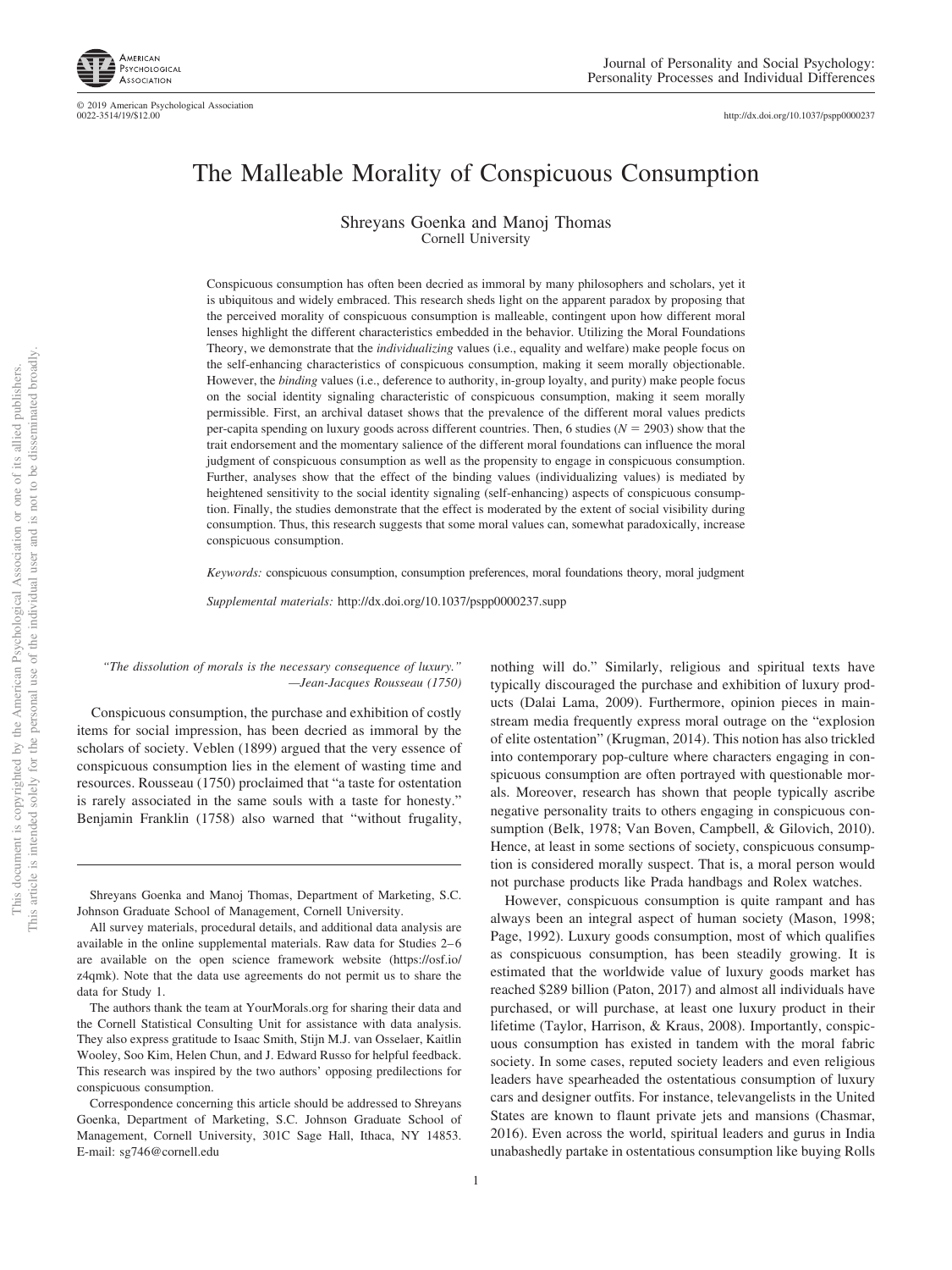Royce cars and private islands (Urban, 2016; Worth, 2018). This begs the question— do all sections of society perceive conspicuous consumption to be morally objectionable? What psychological factors influence the perceived morality of conspicuous consumption?

We posit that the perceived morality of conspicuous consumption is malleable. Conspicuous consumption may not always be perceived to be immoral; rather, its morality is contingent upon how different moral lenses highlight the different characteristics embedded in the behavior. Some moral values can highlight the self-enhancing characteristics of conspicuous consumption such as wastefulness, vanity, and superiority (Belk, 1988). Unsurprisingly, when one attends to these aspects of conspicuous consumption, it is perceived to be morally objectionable. However, some moral values can highlight the group-focused characteristics of conspicuous consumption such as signaling of social identity, group values, and group membership (Dubois & Ordabayeva, 2015). If one attends to these aspects, then conspicuous consumption can appear morally permissible. Consequentially, we argue that different moral lenses, which highlight these different characteristics of conspicuous consumption can alter its moral judgment. This proposition goes counter to the view that conspicuous consumption is always considered morally suspect. Instead, our argument is that certain moral values can make conspicuous consumption less morally objectionable, sometimes even making it desirable.

We utilize the Moral Foundations Theory (Graham, Haidt, & Nosek, 2009; Graham et al., 2011, 2013; Haidt, 2007; Haidt & Joseph, 2007) to demonstrate how the perceived morality of conspicuous consumption can be molded by the different systems of moral values. We predict that the *individualizing* moral foundations (i.e., care and fairness) increase moral objections to conspicuous consumption as they emphasize the importance of welfare and equality. However, the *binding* moral foundations (i.e., deference to authority, in-group loyalty, and purity) can reduce the moral objections to conspicuous consumption, as they emphasize the importance of social hierarchy, loyalty, and tradition. First, we analyze an archival dataset spanning 32 countries to examine how the prevalence of the two moral foundations impacts consumption of luxury goods across the different countries. Then, we report results from six studies  $(N = 2903)$  designed to compare and contrast the effects of the two moral foundations on the moral judgments of conspicuous consumption as well as the preferences for conspicuous consumption.

Examining the malleable morality of conspicuous consumption produces important implications for understanding the antecedents of this widespread social behavior. First, it offers an explanation for why some sections of society engage in conspicuous consumption even when other groups consider it morally objectionable. Second, it augments the extant literature on moral foundations by identifying a hitherto unexamined effect of the individualizing and binding moral values. Although researchers in the past have examined how different moral foundations can produce downstream consequences for domains such as politics (Graham et al., 2009), social groups (Smith, Aquino, Koleva, & Graham, 2014), selfcontrol (Mooijman et al., 2018), and prosocial behaviors (Kidwell, Farmer, & Hardesty, 2013), the extant research has not examined how they can influence consumption behaviors. Hence, the present research demonstrates a novel consequence of the distinct moral foundations, extending our understanding of when, why, and how

morality can impact consumption and economic activities in society.

#### **Moral Foundations Theory**

The Moral Foundations Theory posits that moral values are composed of five different factors or foundations, including care/ harm, fairness/cheating, authority/subversion, loyalty/betrayal, and purity/degradation (Graham et al., 2011; Haidt, 2007; Haidt & Graham, 2007). The theory argues that in the first two moral foundations (care and fairness), the individual's welfare and wellbeing is the locus of the moral concern; therefore, these are called the *individualizing* foundations. These moral values emphasize equality and welfare to protect individuals and provide for individual rights in social settings. These values have functional relevance in some contexts; they protect people from being harmed, oppressed, or treated unfairly by other members of the group or by the institutional systems. On the other hand, in the latter three moral foundations (authority, loyalty, purity), the group's welfare is the locus of moral concern; therefore, these are called the *binding* foundations. These foundations focus on "limiting individual autonomy and self-expression to bind people into emergent social entities such as families, clans, and nations" (Graham & Haidt, 2010, p. 144). These values "preserve social institutions by promoting and celebrating those who support and sacrifice for the group (in-group loyalty), respect and obey traditions (authority), and rise above their base urges and exercise self-control (purity)" (Napier & Luguri, 2013, p. 754).

Extant research has examined how these two different types of foundations can motivate different preferences, attitudes, and behaviors in several domains. Most famously, differences in the adherence to these moral foundations can explain the different political views between liberals and conservatives (Graham et al., 2009; Haidt & Graham, 2007). Understanding how these different moral values guide political beliefs has allowed researchers to demonstrate how to frame more effective messages for climate change (Wolsko, Ariceaga, & Seiden, 2016), recycling (Kidwell et al., 2013), prosocial behaviors (Winterich, Zhang, & Mittal, 2012), and social causes (Helzer & Pizarro, 2011; Inbar, Pizarro, & Bloom, 2012; Wright & Baril, 2011). Aside from the political domain, the binding foundations has also been associated with religious beliefs (Graham & Haidt, 2010), moralization of selfcontrol (Mooijman et al., 2018), and increased discrimination of out-groups (Smith et al., 2014; van Leeuwen & Park, 2009; van Leeuwen, Park, Koenig, & Graham, 2012).

In the present research, we suggest that the individualizing and binding foundations can also be used to predict when conspicuous consumption will be perceived to be morally objectionable or permissible. Specifically, because the two foundations prioritize different moral concerns (Graham et al., 2009), they can alter the moral lens through which a person evaluates conspicuous consumption. The individualizing values make one evaluate behaviors in the context of equality and welfare, but the binding values make one judge behaviors in the context of social hierarchy, loyalty, and tradition. We propose that these different moral lenses will highlight the different characteristics embedded in conspicuous consumption, making it appear morally acceptable or objectionable. The next section outlines these different characteristics of conspicuous consumption.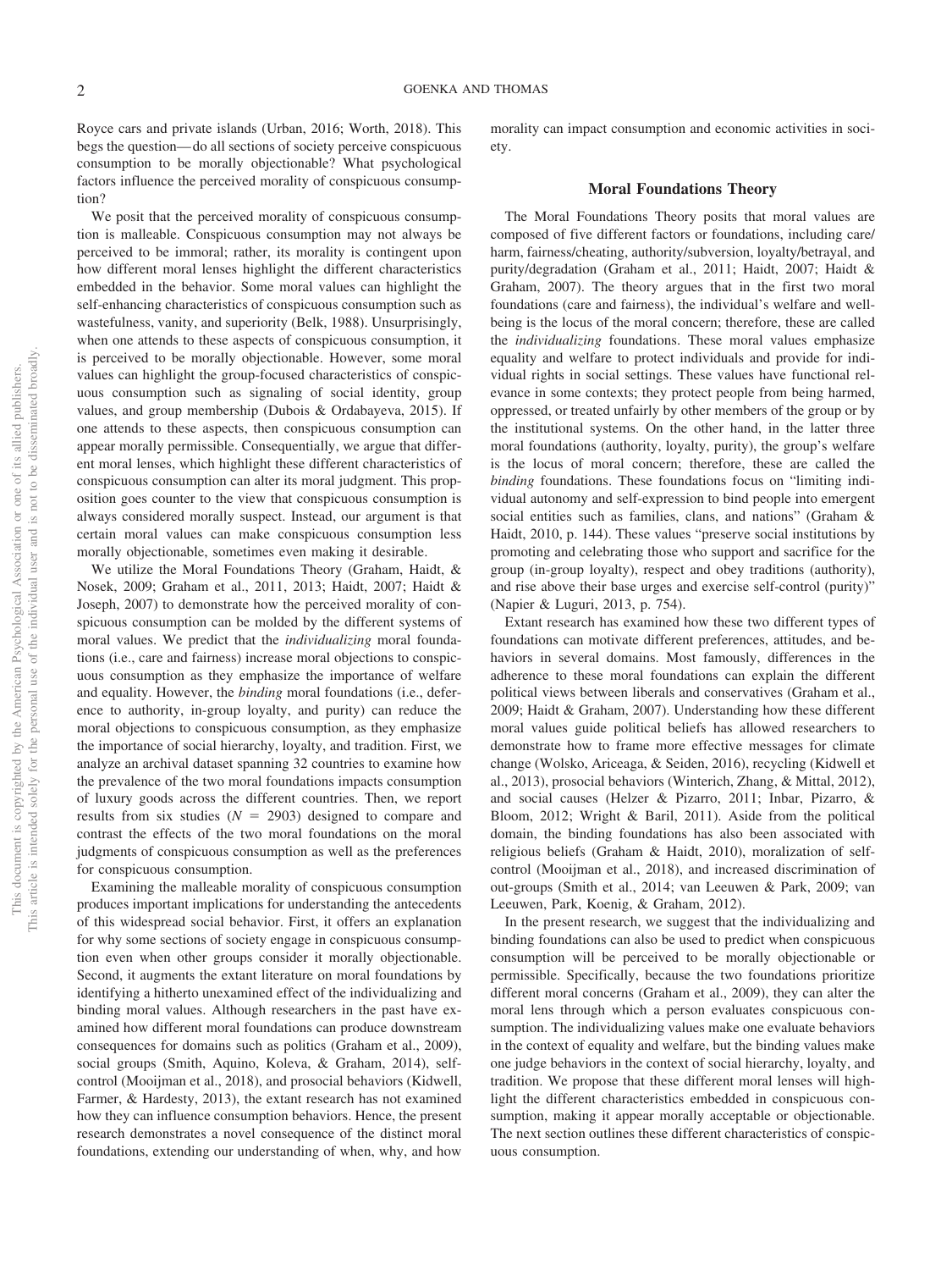#### **Conspicuous Consumption**

Conspicuous consumption is a signaling behavior intended to impress others through possessions and behaviors (Lee & Shrum, 2012; Veblen, 1899). The spectrum of conspicuous consumption includes all forms of signaling which serve the purposes of social impression, such as signaling of status, power, exclusive access, busyness, sexual fitness, and even prosociality via products and behavior (Bellezza, Gino, & Keinan, 2014; Bellezza, Paharia, & Keinan, 2017; Dubois & Ordabayeva, 2015; Griskevicius et al., 2007; Sundie et al., 2011). The defining aspect of conspicuous consumption is a showy action, sending some signal to others present through products and behaviors. Thus, Louis Vuitton purses, country-club pins, blatant charity donations, and even Whole Foods grocery bags can all be forms of conspicuous consumption.

In this research, we focus on the consumption of luxury products, that is, expensive visible products that are used to signal wealth and status, as this the most common form of conspicuous consumption (Han, Nunes, & Drèze, 2010; [Rucker & Galinsky,](#page-21-0) [2009;](#page-21-0) Veblen, 1899). Notably, luxury products are usually, though not always, used for such conspicuous consumption. Although most luxury products are costly and showy (e.g., designer bags, high-end watches), some luxury products are not socially visible and may be consumed privately (e.g., luxury bed sheets, luxury undergarments). Therefore, all conspicuous products are luxury products, but some luxury products may not be conspicuous. Despite these subtle distinctions, luxury products are apt stimuli for investigating how moral values influence conspicuous consumption.

#### **Is Conspicuous Consumption Immoral?**

As discussed previously, conspicuous consumption has typically been considered an undesirable immoral behavior by philosophers and scholars (Dalai Lama, 2009; Franklin, 1758; Miller, 2001; Patty & Johnson, 1953). Importantly, researchers have also documented empirical evidence for the dysfunctional effects of conspicuous consumption. Crucially, conspicuous consumption violates social norms of modesty and fairness (Godfrey, Jones, & Lord, 1986). Consequentially, people who engage in conspicuous consumption and flaunt material pursuits are stigmatized as having undesirable personality traits and are considered less likable (Ferraro, Kirmani, & Matherly, 2013; Scott, Mende, & Bolton, 2013; Van Boven et al., 2010). Further, when people engage in conspicuous consumption, they become less prosocial (Burroughs & Rindfleisch, 2002; Piff, Kraus, Côté, Cheng, & Keltner, 2010; Shrum et al., 2014). Concurrently, a materialistic disposition can reduce personal well-being and life-satisfaction (Dittmar, Bond, Hurst, & Kasser, 2014; Kasser, 2003; Kasser, Ryan, Couchman, & Sheldon, 2004). And unsurprisingly, the wasteful expenditure on statusseeking luxury products increases debt for the economically vulnerable and entraps them in a cycle of poverty (Christen & Morgan, 2005; Frank, 1993). Because of all these reasons, it is widely perceived that conspicuous consumption is harmful and morally questionable. That is, moral individuals would eschew conspicuous consumption to avoid its negative consequences for the self and society.

However, such a view only acknowledges the self-enhancing characteristics of conspicuous consumption and ignores another important facet of the behavior: it can also be associated with group-focused characteristics (Dubois & Ordabayeva, 2015). Crucially, conspicuous consumption can be associated with the groupfocused characteristic of signaling social identity (Muniz & O'Guinn, 2001). We contend that considering this aspect of conspicuous consumption can make the behavior seem morally acceptable.

#### **Conspicuous Consumption as a Social Identity Signal**

Social identity signals indicate to others how a person sees himself with respect to cultures, communities, and groups (Tajfel & Turner, 2004; Turner, Hogg, Oakes, & Wetherell, 1989). Importantly, several researchers have outlined how brands and products can be utilized to signal social identity (Algesheimer, Dholakia, & Herrmann, 2005; Berger & Heath, 2007, 2008; Kirmani, 2009; Muñiz & Schau, 2005). When a person adopts and displays a particular brand, he signals his endorsement of the shared social values and beliefs of the community (Aaker, Benet-Martínez, & Garolera, 2001; Kates, 2004; Kozinets & Handelman, 2004). Concurrently, when individuals feel socially excluded they strategically consume and display brands that signal affiliation with the group (Mead, Baumeister, Stillman, Rawn, & Vohs, 2011). In short, people infer social traits and social identities of others through the clothes and products that they consume publicly (Belk, Bahn, & Mayer, 1982).

For example, popular brands like Nike have come to reflect specific social identities (Archer, Hollingworth, & Halsall, 2007). Wearing a Nike logo not only reflects that one has the resources to buy a high-quality product but also signals a health/fitness oriented social identity (Green, 2017). More broadly, wearing a Nike logo endorses the social identities of multiculturalism, equal opportunity, self-determination, and social mobility, ideals that Nike has come to represent through their advertisement campaigns (Boren, 2017; McNaney, 2013). Contrastingly, a person who conspicuously displays a Harley Davidson logo is signaling a social identity of counterculture rebellion (Schembri, 2009; Schouten & McAlexander, 1995). Therefore, when a person publicly displays a brand or product, it reinforces and strengthens his social identity, and signals this identity to others present.

In sum, we argue that conspicuous consumption is associated with two different sets of characteristics—self-enhancing versus group-focused. We propose that when the self-enhancing characteristics are highlighted, the behavior is perceived to be morally objectionable, but when the group-focused characteristics are highlighted the behavior is perceived to be morally acceptable. The next section outlines how the Moral Foundations Theory can be utilized to demonstrate this malleable morality of conspicuous consumption.

#### **Hypothesis Development**

We bring together two streams of literature, the literature on the Moral Foundations Theory and conspicuous consumption, to propose that individualizing and binding foundations can alter the perceived morality of conspicuous consumption. Because the two foundations lend different moral outlooks, they can highlight the different characteristics embedded in conspicuous consumption, making it seem morally acceptable or objectionable and subse-

This document is copyrighted by the American Psychological Association or one of its allied publishers. This article is intended solely for the personal use of the individual user and is not to be disseminated broadly.

This document is copyrighted by the American Psychological Association or one of its allied publishers.<br>This article is intended solely for the personal use of the individual user and is not to be disseminated broadly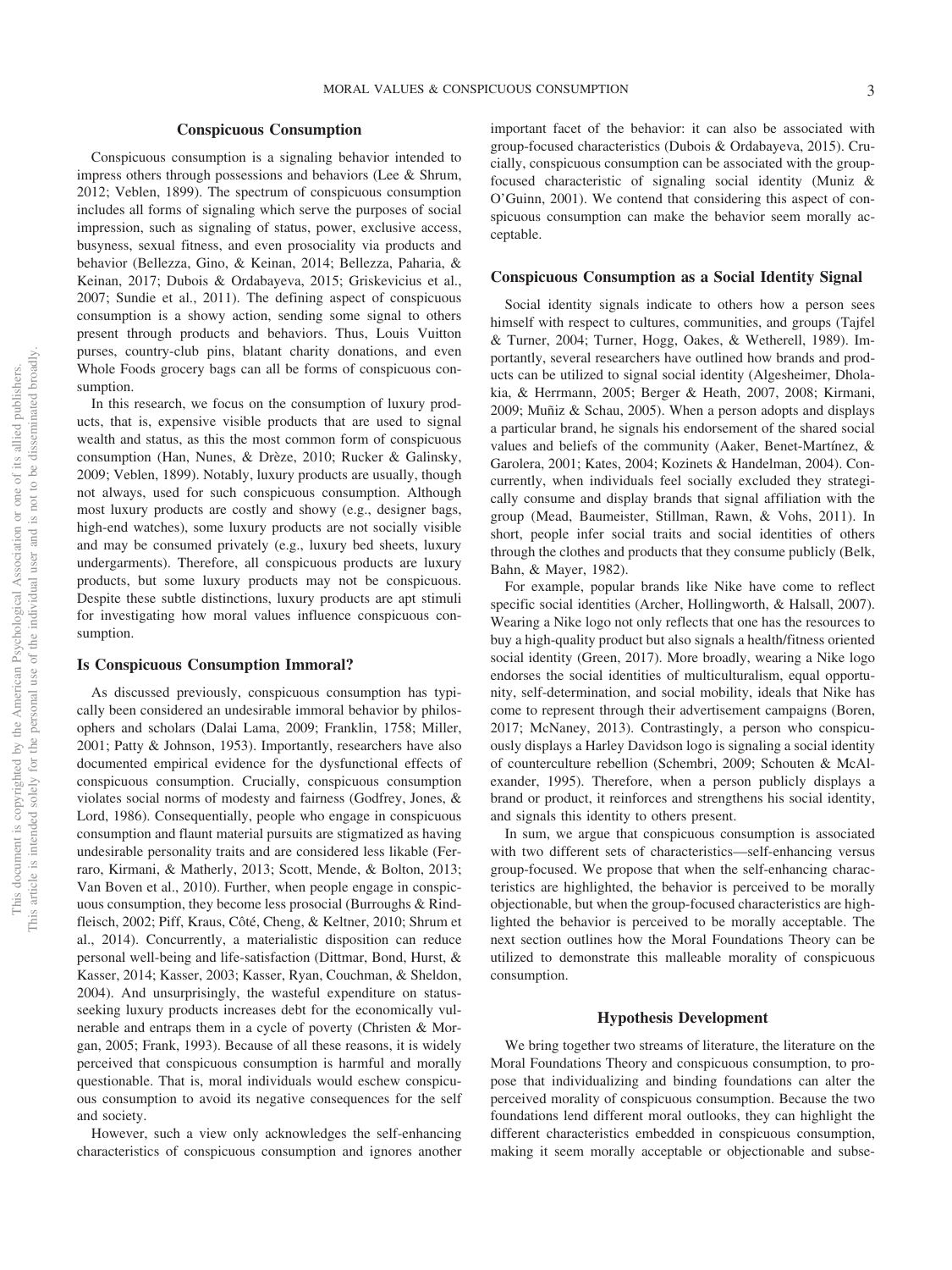quently altering the propensity to engage in conspicuous consumption. Figure 1 depicts our proposed conceptual framework.

#### **Individualizing Values and Conspicuous Consumption**

As depicted in Figure 1, we posit that the individualizing foundations make conspicuous consumption appear to be morally objectionable and reduce the propensity to engage in the behavior. This is because the individualizing moral values stress the reduction of self-aggrandization. They focus the person's attention on fairness and care in evaluating social behaviors (Haidt, 2007). These values highlight the self-enhancing aspects of conspicuous consumption—the signaling of power, extravagance, vanity, and superiority. Consequently, the individualizing values conflict with these self-enhancing characteristics, making the behavior seem morally objectionable. It is not surprising that when a person predominantly values equality and welfare, she would see conspicuous behaviors, like carrying a Louis Vuitton bag, as a manifestation of power, waste, and social inequality. Thus, a person with an individualizing moral lens would find conspicuous consumption contradictory to her values and judge it to be morally questionable.

Based on this theorization, we predict that the individualizing values will increase the sensitivity to the self-enhancing characteristics of conspicuous consumption. Second, we predict that the individualizing values will increase unfavorable moral judgments of conspicuous behaviors. Finally, and most importantly, we predict that the individualizing values will reduce the preferences for conspicuous consumption.

#### **Binding Values and Conspicuous Consumption**

In contrast, the binding foundations should make conspicuous consumption appear to be morally acceptable and increase the propensity to engage in the behavior. This is because the binding foundations direct a person's attention on deference to authority, in-group loyalty, and purity (Haidt, 2007). These values motivate people to view behaviors in the context of group dynamics and social communication. As a result, these values highlight the group-focused characteristics of conspicuous consumption—the signaling of social identity. Consequently, the binding values reinforce these group-focused characteristics of conspicuous consumption, making the behavior seem morally permissible.

Importantly, we propose that when binding values are salient, the act of partaking in conspicuous consumption would seem morally acceptable because it is perceived to be a means to strengthen group fitness. This is because social identity signals serve an important function in strengthening group bonds, loyalty, and cohesion (Sherman, Hamilton, & Lewis, 1999; Van Vugt & Hart, 2004). When group members are vocal about their social identity, it strengthens and facilitates the shared values of the community, aiding group harmony (Tajfel & Turner, 2004; Turner et al., 1989). In addition, conspicuous consumption also promotes vertical differentiation and heterogeneity within a group (Dommer, Swaminathan, & Ahluwalia, 2013), which can play an important role in facilitating long-term group fitness and success (Halevy, Chou, & Galinsky, 2011; Ronay, Greenaway, Anicich, & Galinsky, 2012). Therefore, when a person predominantly values social hierarchy, loyalty, and tradition, she would see conspicuous behaviors, like carrying a Louis Vuitton bag, as a manifestation of social communication and social differentiation that is necessary for group functioning and success. Thus, a person with a binding moral lens would find conspicuous consumption congruent with her values and judge it to be morally acceptable.

Based on this theorization, we predict that the binding values increase the sensitivity to the social-identity signaling characteristics of conspicuous consumption. Second, we predict that the binding values will increase favorable moral judgments of conspicuous behaviors. Finally, and most importantly, we predict that the binding values will increase the preferences for conspicuous consumption.

#### **Boundary Condition**

Our conceptualization also suggests one important boundary condition for the effect of binding values on conspicuous consumption—the extent of social visibility. This boundary condition not only has substantive importance but also validates the psychological mechanisms underpinning our theorization. Our theory predicts that people who endorse binding values utilize conspicuous consumption as a public signal to others who are observing them. If the products are indeed used for such signaling purposes, then the propensity to engage in conspicuous consumption should be contingent upon social visibility. Therefore, we predict that the effect of binding values on conspicuous consumption will reduce when social visibility is reduced.

Social visibility can be altered through social contexts as well as by the type of product. Some consumption contexts are more private than public. For example, social visibility would be lower when a person is exercising in the privacy of her home rather than in a public gymnasium. Therefore, the effect of binding values on conspicuous consumption should be weaker for such private con-



*Figure 1.* Proposed conceptual framework.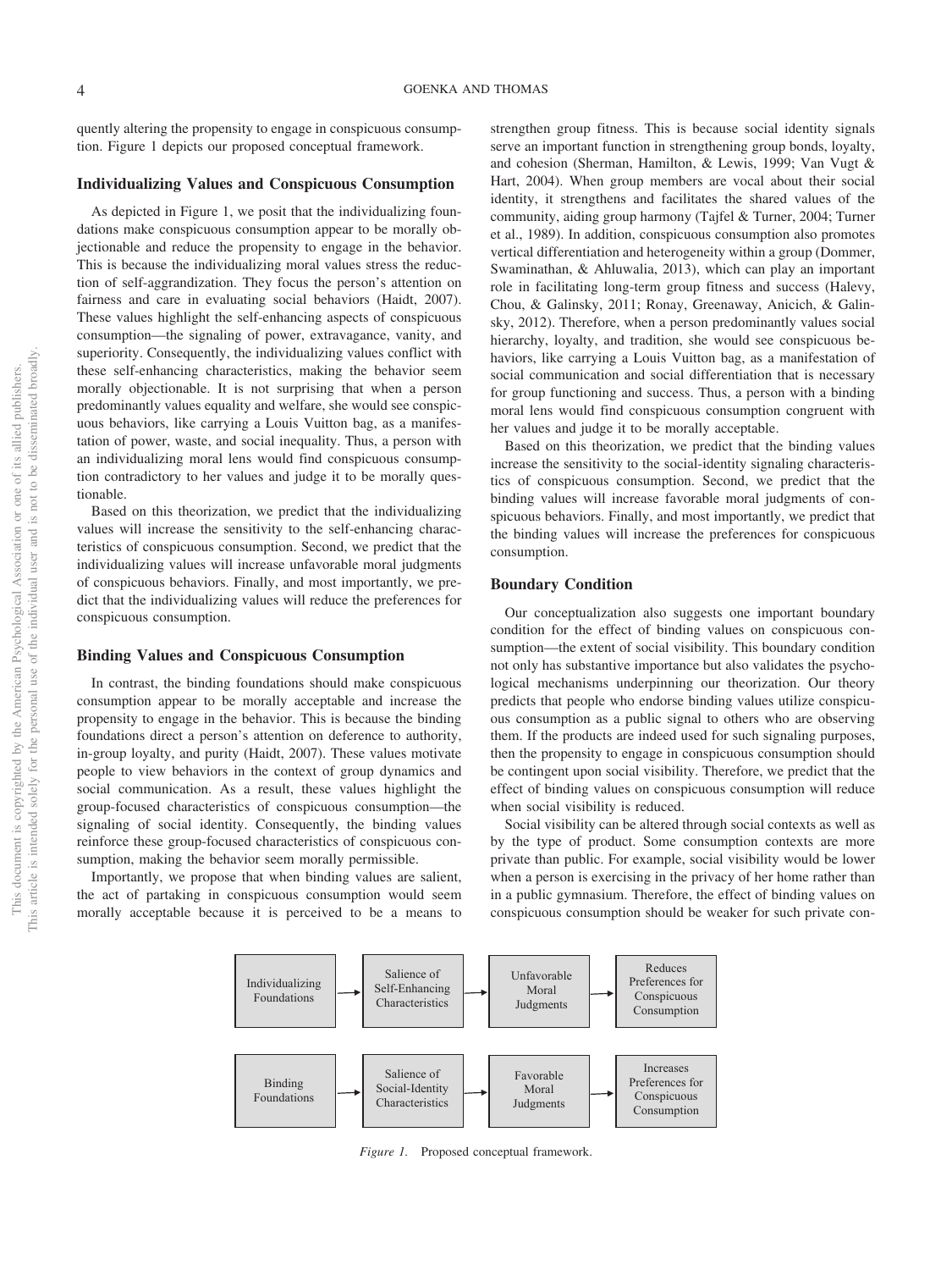sumption scenarios. In a similar vein, social visibility can also depend on the type of product; some products are less socially visible than others (e.g., toothbrushes and toaster ovens are less socially visible than shirts and shoes). We predict that the effect of binding values will be moderated by the degree of the product's social visibility, such that the effect of binding values should reduce as the product's social visibility decreases.

#### **Overview of Studies**

We conducted seven studies to compare the effects of the individualizing and binding moral values on conspicuous consumption. First, in Studies 1 and 2, we assessed how the endorsement of the two moral foundations can have a consequential impact on the propensity to engage in conspicuous consumption, producing economic and social implications. Study 1 analyzed country-level archival data to examine how the prevalence of individualizing and binding values can predict the per-capita consumption of luxury goods across countries. Study 2 examined how the trait endorsement of the two moral foundations can predict individuals' preferences for conspicuous consumption, producing implications for political and religious groups. Then, Study 3 assessed how the trait endorsement of the two moral foundations influences the moral judgments of conspicuous consumption, demonstrating that the moral foundations can alter the perceived morality of conspicuous consumption.

In the next two studies, we causally tested for the theorized conceptual pathway (see Figure 1). Study 4 examined the first stage of the pathway. We manipulated the momentary salience of the individualizing and binding foundations and examined how the moral primes heighten sensitivity to the different characteristics of conspicuous consumption, which subsequently alter the moral judgments of conspicuous consumption. Then, Study 5 examined the second stage of the pathway. We examined how priming the two moral foundations alters the moral judgments of conspicuous consumption, which subsequently influences the preferences for conspicuous consumption.

Finally, we examined the social visibility boundary condition for the effect of moral values on preferences for conspicuous consumption. Study 6A examined how private versus public consumption context moderates the effect of the moral values on preferences for conspicuous consumption. Study 6B investigated how the effect of moral values on preferences for conspicuous consumption is moderated by the degree of the product's social visibility.

All data were collected after receiving an exemption status from the Institutional Review Board of Cornell University (Protocol ID#: 1709007433). We collected a standard sample of 500 participants in each study to ensure sufficient power and established a predetermined criterion for excluding participants. The analysis was performed only after data collection was completed. We report all experimental conditions and all measures collected. All survey materials, procedural details, and additional data analysis are available in the [online supplemental materials.](http://dx.doi.org/10.1037/pspp0000237.supp) Raw data are available on the open science framework website [\(https://osf.io/z4qmk\)](https://osf.io/z4qmk). Note, data use agreements do not permit us to share the secondary data used in Study 1.

#### **Study 1: Country-Level Consumption Data**

This study was designed to examine the effect of moral values on conspicuous consumption in a consequential real-world context. We sought to examine whether the moral values could meaningfully impact conspicuous economic behaviors in a country. We acquired an economic dataset detailing luxury consumption<sup>1</sup> patterns across several countries and another survey dataset outlining the adherence to the moral foundations in these countries. We combined the two independent data sets to examine whether the prevalence of the moral foundations could predict the pattern of luxury consumption across the countries. Specifically, we hypothesized that a greater relative endorsement of binding values over individualizing values would predict higher per-capita luxury consumption.

#### **Data**

**Luxury consumption.** The country-level consumption data were acquired from the Passport Database (<sup>©</sup> Euromonitor International). This privately maintained database provides categorylevel consumption data for countries across various industries. The data are compiled through a convergence of different methods including reviewing national government reports, trade association reports, corporate consulting papers, and market analysis. This database has been utilized extensively by industry experts to analyze and forecast market trends.

The database provided us with the annual per-capita consumption of luxury goods in 32 countries. All data were reported in U.S. dollars recorded at fixed 2016 exchange rates (e.g.,  $$1 = £0.781$ ). The database categorized luxury goods to include all forms of high-end purchases such as designer clothes, luxury pens, premium watches, and luxury hotel stays. As expected, there was significant variation in the per-capita luxury consumption across the countries. For instance, in the year 2012, Hong Kong (\$1,333.81) and Switzerland (\$677.23) recorded the highest percapita luxury consumption, whereas India (\$1.45) and Indonesia (\$2.67) recorded the lowest per-capita luxury consumption.

Because the consumption in a country can be influenced by absolute levels of income, we used annual per-capita GDP values of these countries as a control for income levels. Second, because luxury consumption can be influenced by overall spending on related categories, we also used the per-capita consumption of apparel as a control measure in the model.

**Moral values.** The country-level moral values data was acquired from the website YourMorals.org. Individuals from around the globe voluntarily complete various studies on this website and receive feedback about their morality, personality, and ideology. Data from this platform have been utilized in several academic papers examining moral values (e.g., Ditto & Mastronarde, 2009; Graham et al., 2009; Inbar et al., 2012; Mooijman et al., 2018). However, no previous work has combined this dataset with the Passport Database (© Euromonitor International) to analyze the relationship between moral values and luxury consumption.

<sup>&</sup>lt;sup>1</sup> Although luxury consumption is not always conspicuous consumption, national expenditure on these two types of consumption tend to be highly correlated. Importantly, in practice the industry does not record the data on conspicuous consumption separately, hence to examine conspicuous consumption in market data we use luxury consumption as a proxy.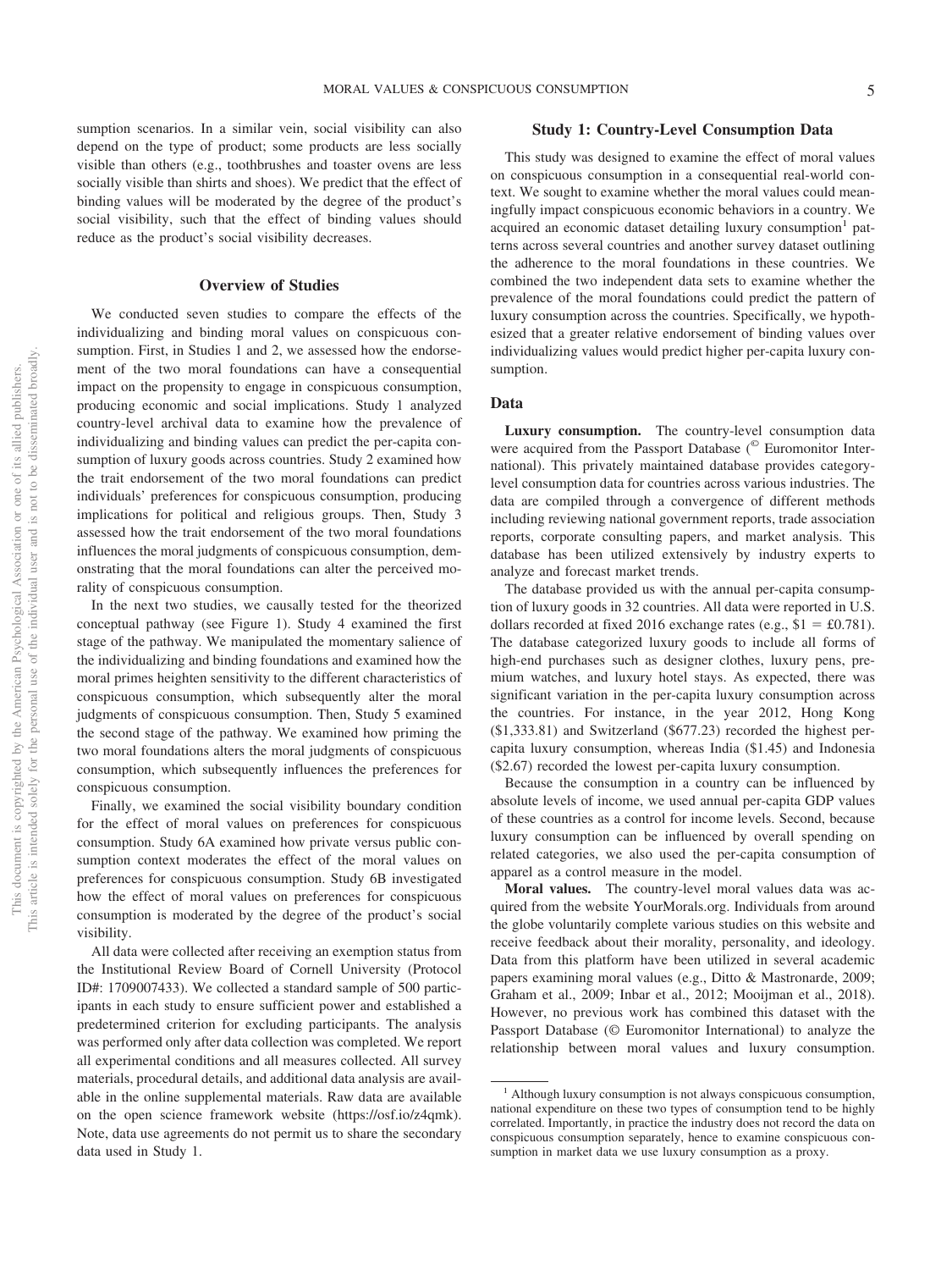Hence, the combined dataset that we employ for this article is unique and has not been utilized in extant research.

We only utilized the data from those participants who selfreported that their country of residence was one of the 32 countries in our consumption dataset. From those countries of interest, we had responses from 160,361 participants who had visited the website between the years 2008 and 2012. As expected the sample size varied across the countries. The largest sample of participants was from the United States ( $N = 134,331$ ), followed by Canada  $(N = 7,838)$ , and the smallest samples were from Ukraine  $(N = 1,838)$ 28) and Russia  $(N = 69)$ .

For each participant, we received the responses to the Moral Foundations Questionnaire (MFQ; Graham et al., 2011). This 30-item scale measures an individual's endorsement of the five moral foundations through various morality related statements (e.g., "One of the worst things a person could do is hurt a defenseless animal," "Chastity is an important and valuable virtue") on a 5-point scale (1: *strongly disagree*; 5: *strongly agree*). Therefore, for each participant, we were able to observe an individualizing values score and a binding values score. We then averaged the moral values scores of all the participants in a particular country by the year of survey completion. Therefore, for each country, we had one individualizing score and one binding score for each year. Given that our prediction focused on the differences between the two broad foundations, in that the extent to which people endorse binding foundations over the individualizing foundations, we then subtracted the scores of the individualizing scale from the binding scale to generate a moral differences score (Binding—Individualizing; see van Leeuwen & Park, 2009; Wright & Baril, 2011). Note, analysis with individual moral domain scales found a similar pattern of results (see [online supple](http://dx.doi.org/10.1037/pspp0000237.supp)[mental materials\)](http://dx.doi.org/10.1037/pspp0000237.supp).

#### **Results**

After combining the two databases, we had consumption data and moral value scores for 32 countries across five years  $(N =$ 

160). See [online supplemental materials](http://dx.doi.org/10.1037/pspp0000237.supp) for the means, standard deviations, and correlations of the measures. We performed a linear mixed model regression analysis in SPSS. The natural logarithmic transformed values of the per-capita luxury consumption was the dependent variable. The standardized scores of the moral foundations difference measure (Binding  $-$  Individualizing) was the predictor variable. Standardized scores of per-capita GDP and per-capita apparel consumption values were also included in the model as predicting variables to control for differences in income and spending patterns in the countries. Year was included as a predicting variable to control for temporal variations in consumption patterns. Finally, country was treated as a random variable to control for unobserved heterogeneity across the countries. Table 1 provides the results of the regression analysis. As hypothesized, we find that the moral differences measure was a significant positive predictor of luxury consumption  $(B = .02, )$  $SE = .01$ ,  $t = 2.21$ ,  $p = .029$ ).

To corroborate these results, we also performed a regression analysis using the individualizing and binding values as separate predictor variables. We find that the individualizing values is a negative predictor of luxury consumption, but the effect was just shy of significance  $(B = -.01, SE = .006, t = -1.62, p = .108)$ . However, the binding values is a marginally significant positive predictor of luxury consumption ( $B = .01$ ,  $SE = .007$ ,  $t = 1.68$ ,  $p = 0.096$ ). Note, to establish that these results are specific to luxury consumption we also performed a similar analysis using per-capita food consumption as the dependent variable. This analysis did not find a significant relationship between the prevalence of moral values and food consumption across the countries (see [online](http://dx.doi.org/10.1037/pspp0000237.supp) [supplemental materials\)](http://dx.doi.org/10.1037/pspp0000237.supp).

#### **Discussion**

These results suggest that the relationship between the moral foundations and conspicuous consumption can be observed in archival consumption data. Countries that show a greater relative endorsement of binding values over individualizing values are

#### Table 1

*Regression Using Moral Values to Predict Country-Level Luxury Consumption (Study 1)*

| Measure                |          |           | Model 1 |                  | Model 2  |           |         |           |  |  |
|------------------------|----------|-----------|---------|------------------|----------|-----------|---------|-----------|--|--|
|                        | B        | <b>SE</b> |         | $\boldsymbol{p}$ | B        | <b>SE</b> |         | $p_{\rm}$ |  |  |
| Intercept              | $-49.64$ | 8.29      | $-5.99$ | < 0.001          | $-50.35$ | 8.59      | $-5.86$ | < .001    |  |  |
| Moral differences      | .02      | .01       | 2.21    | .029             |          |           |         |           |  |  |
| Individualizing values |          |           |         |                  | $-.01$   | .006      | $-1.62$ | .108      |  |  |
| Binding values         |          |           |         |                  | .01      | .007      | 1.68    | .096      |  |  |
| GDP per-capita         | .09      | .05       | 1.84    | .069             | .09      | .05       | 1.80    | .074      |  |  |
| Apparel per-capita     | .49      | .05       | 9.24    | < 0.001          | .49      | .05       | 9.19    | < 0.001   |  |  |
| Year (2008–2012)       | .03      | .004      | 6.49    | < 0.001          | .03      | .004      | 6.34    | < 0.001   |  |  |
|                        |          |           | Z       |                  |          |           | Z       |           |  |  |
| Covariance parameters  |          |           |         |                  |          |           |         |           |  |  |
| Residuals              | .003     | .0004     | 7.83    | < 0.001          | .003     | .0004     | 7.79    | < 0.001   |  |  |
| Country variance       | 1.67     | .43       | 3.84    | < 0.001          | 1.66     | .43       | 3.83    | < 0.001   |  |  |

*Note.* The table above reports linear regression output for two linear mixed models with per-capita luxury consumption as the outcome variable. In Model 1, the difference between binding and individualizing values (moral differences) was the focal predictor, and per-capita GDP and per-capita apparel consumption were inputted as controls. The model shows that the moral differences measure is a positive predictor of luxury consumption. In Model 2, the individualizing and binding moral values were the focal predictors. The model suggests that individualizing moral values are a negative predictor of luxury consumption but binding moral values are a positive predictor of luxury consumption across countries.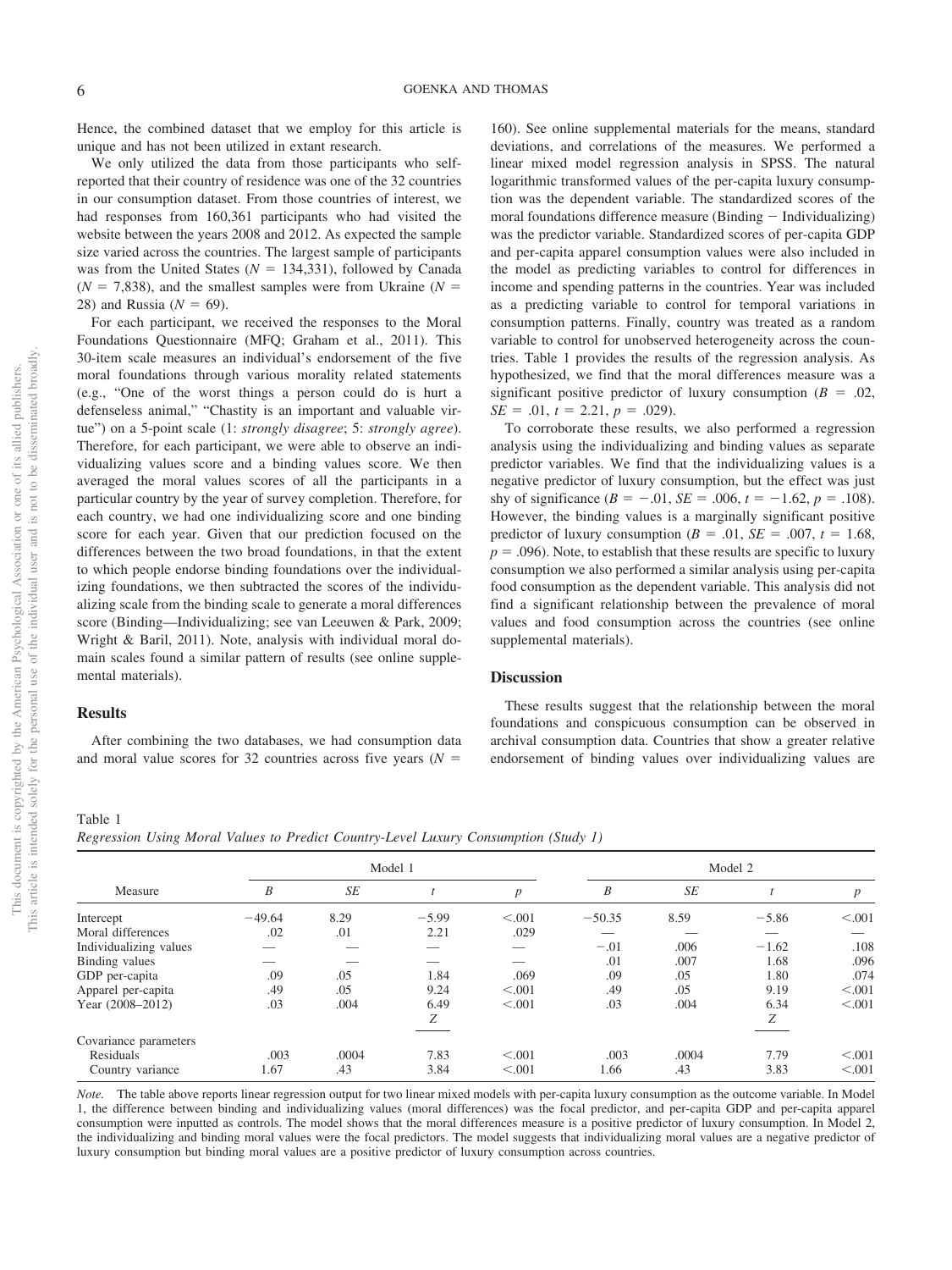more likely to engage in luxury consumption. However, we acknowledge that our data and analyses are limited in their scope. As noted previously, we utilized luxury consumption as a proxy for conspicuous consumption in this analysis. Further, more representative participant samples for the moral values and richer economic controls are needed to quantify the hypothesized relationship conclusively. Even so, we contend that the present analysis provides some indication that the relationship between moral values and conspicuous consumption exists in a meaningful context. That is, the prevalence of the different moral values in a country can influence the incidence of conspicuous consumption in the country, producing important economic implications. Subsequent studies will measure conspicuous consumption more directly and utilize additional control variables to address the limitations of this study.

#### **Study 2: Preferences for Conspicuous Logos**

This study was designed to extend the results of the archival dataset by examining the effect of moral values on a more direct measure of conspicuous consumption. Specifically, we examined how people's trait endorsement of the moral foundations can predict their preferences for larger conspicuous logos relative to smaller inconspicuous logos. Preference for brand logo size has been shown to be a good measure to capture preferences for conspicuous consumption (see [Rucker & Galinsky, 2009\)](#page-21-0). We hypothesized that a greater relative endorsement of binding values over individualizing values would predict higher preferences for conspicuous consumption.

Further, to characterize the manifestation of this phenomenon for social groups, we also sought to examine how political and religious identities influence preferences for conspicuous consumption. Based on prior research examining correlates of moral foundations (Graham & Haidt, 2010; Graham et al., 2009), we predicted that political conservatives and religious individuals would show greater preferences for conspicuous consumption because of their adherence to the binding foundations.

#### **Method**

Participants. Five hundred U.S. residents were recruited online through Amazon Mechanical Turk in exchange for a small compensation ( $M_{\text{age}} = 38$  years; 58% female).

**Procedure.** Participants were first administered the Moral Foundations Sacredness Scale (Graham & Haidt, 2012). This scale measures the five moral foundations based on the amount of money it would require the participants to perform behaviors that violate the different moral values (e.g., "kick a dog in the head," "Make a disrespectful hand gesture to your boss, teacher, or professor"). Participants indicated the required amount of money it would take to perform the behavior on an 8-point scale:  $1 = $0$  $(I'd do it for free); 2 = $10; 3 = $100; 4 = $1,000; 5 = $10,000;$  $6 = $100,000; 7 = a$  million dollars;  $8 =$  never for any amount of *money*. The scale includes four behavior scenarios for each of the five moral foundations, resulting in a total of 20 items. The scale also includes four decoy items.

Next, participants were introduced to an ostensibly unrelated survey about product preferences. We adopted the measure for preferences for conspicuous consumption from Lee and Shrum

(2012). Participants were shown three pairs of Nike products (t-shirt, cap, shoes) in a randomized order. The two products shown in each pair were identical, except for the size of the Nike Swoosh logo (small vs. large). Thus, participants saw two versions of the same Nike t-shirt with a small logo (Product A) and a large logo (Product B) side-by-side (see [online supplemental materials\)](http://dx.doi.org/10.1037/pspp0000237.supp). Participants were asked to indicate their preference between the two products on a four-item scale ("Which one is most appealing to you, attractive to you, would you spend more on, would you choose right now") using a 9-point scale  $(1 = Product A, 9 = 1)$ *Product B*). Hence, higher scores indicated a greater relative preference for the product with the larger logo, which formed our measure of preference. In addition, we also asked participants to indicate a willingness-to-pay (WTP) for each of the large logo products in an open-ended text box. This served as a more consequential measure of preference. Finally, basic demographics were collected along with participants' political ideology (1: *liberal*; 7: *conservative*) and religiosity ("I see myself as some who is very religious" 1: *disagree*; 7: *agree*). The [online supplemental mate](http://dx.doi.org/10.1037/pspp0000237.supp)[rials](http://dx.doi.org/10.1037/pspp0000237.supp) provides the means, standard deviations, and correlations for the measures.

#### **Results**

**Preference measure.** We averaged the scores of the Care and Fairness values to form the individualizing scale ( $\alpha = .82$ ) and averaged the scores of the Loyalty, Authority, and Purity values to form the binding scale ( $\alpha = .87$ ). Then, as in the previous study, we subtracted the scores of the individualizing scale from the binding scale to generate a moral differences score (Binding  $-$ Individualizing). Note, again analysis performed with the five scales individually revealed a similar pattern of results (see [online](http://dx.doi.org/10.1037/pspp0000237.supp) [supplemental materials\)](http://dx.doi.org/10.1037/pspp0000237.supp).

Next, the preference measures of all the three product pairs were averaged to form one composite score of preference ( $\alpha = .91, N =$ 12). We performed a linear regression analysis with this preference measure as the dependent variable and the moral foundations difference measure as the predictor variable. The model also included some demographic control variables—age, gender  $(male = 0, female = 1)$ , income, education level, and race (not white  $= 0$ , white  $= 1$ ). The results of the regression analysis are depicted in Table 2. The analysis found that the moral differences measure positively predicts preferences for conspicuous logos  $(B = .33, SE = .10, t = 3.21, p = .001, r<sub>sp</sub> = .14).$ 

Then, as in the previous study, to corroborate these results we performed another regression using the two moral foundation scales as the individual predictor variables. The analysis found that the individualizing values negatively predicted preference for conspicuous products  $(B = -.29, SE = .12, t = -2.46, p = .014,$  $r_{\rm sp} = -.11$ ) but the binding values positively predicted preference  $(B = .34, SE = .11, t = 3.23, p = .001, r<sub>sp</sub> = .14)$ . Note that including political orientation and religiosity in the regression as control variables did not change the results. Similarly, performing the analysis with the WTP measure as the dependent variable revealed a convergent pattern of results (see [online supplemental](http://dx.doi.org/10.1037/pspp0000237.supp) [materials\)](http://dx.doi.org/10.1037/pspp0000237.supp).

**Political ideology.** To examine the relationship between political ideology, moral values, and logo preferences, we performed a mediation analysis using PROCESS Model 4 with 5000 boot-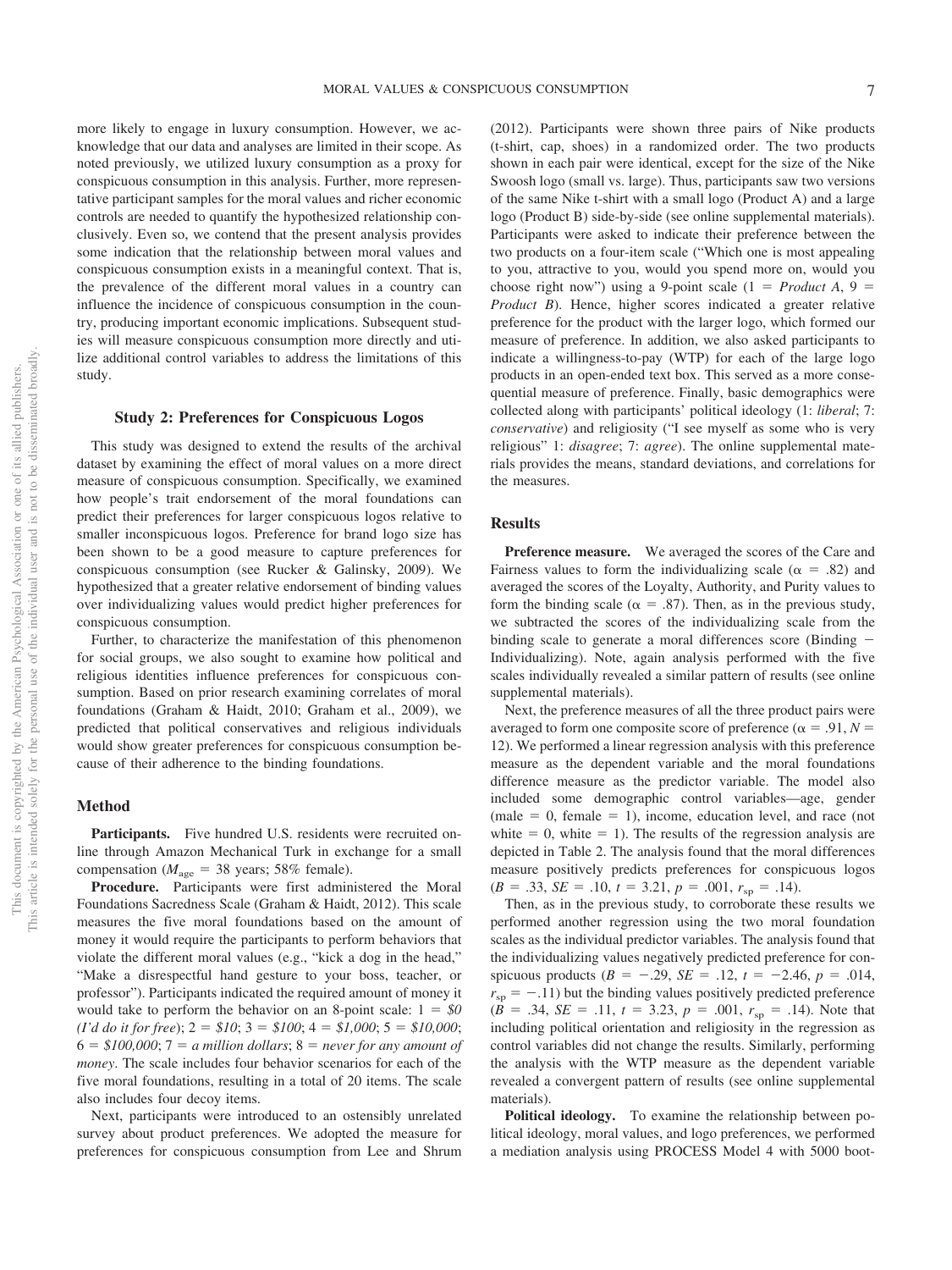| M | I<br>۰. |   |  |
|---|---------|---|--|
|   |         | ٦ |  |

Table 2

| Measure                |        | Model 1            |         | Model 2          |          |        |                    |         |                  |          |  |  |
|------------------------|--------|--------------------|---------|------------------|----------|--------|--------------------|---------|------------------|----------|--|--|
|                        | B      | SE                 |         | $\boldsymbol{p}$ | $r_{sp}$ | B      | SE                 |         | $\boldsymbol{p}$ | $r_{sp}$ |  |  |
| Intercept              | 5.42   | .39                | 13.7    | < 0.001          |          | 5.17   | .64                | 8.13    | < 0.001          |          |  |  |
| Moral differences      | .33    | .10                | 3.21    | .001             | .14      |        |                    |         |                  |          |  |  |
| Individualizing values |        |                    |         |                  |          | $-.29$ | .12                | $-2.46$ | .014             | $-.11$   |  |  |
| Binding values         |        |                    |         |                  |          | .34    | .11                | 3.23    | .001             | .14      |  |  |
| Income                 | .03    | .03                | 1.04    | .300             | .05      | .03    | .03                | 1.04    | .301             | .05      |  |  |
| Gender (Female)        | $-.32$ | .18                | $-1.78$ | .076             | $-.08$   | $-.35$ | .19                | $-1.84$ | .066             | $-.08$   |  |  |
| Age                    | $-.03$ | .01                | $-3.75$ | < 0.001          | $-.17$   | $-.03$ | .01                | $-3.76$ | < 0.001          | $-.17$   |  |  |
| Education              | $-.01$ | .07                | $-.14$  | .886             | $-.01$   | $-.01$ | .07                | $-.15$  | .878             | $-.01$   |  |  |
| Race (White)           | $-.29$ | .23                | $-1.32$ | .189             | $-.06$   | $-.29$ | .23                | $-1.28$ | .203             | $-.06$   |  |  |
| $R_{\rm adi}^2$        |        | .06                |         |                  |          |        | .05                |         |                  |          |  |  |
| $F$ value              |        | $F(6, 493) = 5.84$ |         |                  |          |        | $F(7, 492) = 5.03$ |         |                  |          |  |  |
| Model sig.             |        | p < .001           |         |                  |          |        | p < .001           |         |                  |          |  |  |

*Regression Using Moral Values to Predict Preferences for Conspicuous Logos (Study 2)*

*Note.* The table above reports linear regression output for two models with relative preference for conspicuous logos as the outcome variable. In Model 1, the difference between binding and individualizing values (moral differences) was the focal predictor and income, age, gender, education, and race were inputted as controls. The model shows that the relative endorsement of binding values is a positive predictor of preference. In Model 2, the individualizing and binding moral values were the focal predictors. The model shows that individualizing moral values are a negative predictor of preference but binding moral values are a positive predictor of preference.

straps (Hayes, 2013). First, we find that conservative political ideology significantly increased endorsement of binding foundations over individualizing foundations ( $B = .16$ ,  $SE = .02$ ,  $t =$ 7.80,  $p < .001$ ), as demonstrated by previous research (Graham et al., 2009; Haidt & Graham, 2007). Importantly, conservative political ideology also significantly predicted greater preferences for conspicuous logos ( $B = .15$ ,  $SE = .05$ ,  $t = 3.08$ ,  $p = .002$ ). This effect of political ideology on preferences was mediated by the moral differences measure (standardized indirect effect  $= .04$  [.01, .07]).

**Religiosity.** We performed another mediation analysis to examine the relationship between religiosity, moral values, and logo preferences. First, we see that religiosity significantly increased endorsement of binding foundations over individualizing foundations ( $B = .13$ ,  $SE = .02$ ,  $t = 7.26$ ,  $p < .001$ ), as demonstrated by previous research (Graham & Haidt, 2010). Importantly, religiosity also significantly predicted greater preferences for conspicuous logos ( $B = .12$ ,  $SE = .04$ ,  $t = 2.89$ ,  $p = .004$ ). This effect of religiosity on preferences was mediated by the moral differences measure (standardized indirect effect  $= .04$  [.01, .07]).

#### **Discussion**

The results of this study support the results of the archival dataset to demonstrate that the adherence to the moral foundations can predict preferences for conspicuous consumption. We find that the endorsement of the binding values over the individualizing values predicts higher preferences for large, conspicuous logos. Further, this study also demonstrates that people with conservative political ideology and high religiosity tend to endorse binding values, and this, in turn, increases their preferences for conspicuous consumption.

#### **Study 3: Moral Judgments of Conspicuous Consumption**

The previous two studies demonstrated that the endorsement of the moral foundations can alter preferences for conspicuous con-

sumption and produce important economic and social implications. However, these studies examined behavioral measures of conspicuous consumption (i.e., purchase and preference), as opposed to the moral evaluations of conspicuous consumption. Therefore, these studies cannot speak to the notion whether moral concerns are central to the observed effect. In other words, do the moral values alter the perceived morality of conspicuous consumption?

Hence, in this study, we examine how the moral foundations influence the moral judgments of conspicuous consumption. We assess this through two different measures—the moral judgment of conspicuous consumption and the moral judgment of people engaging in conspicuous consumption. We hypothesized that individuals who show a greater relative endorsement of binding values over individualizing values should make favorable moral judgments of conspicuous consumption.

Additionally, this study also sought to distinguish the effects of moral values from other social constructs. Because of the possible overlap between binding values, collectivism, and groupidentification, the observed effects may be attributed to social norms as opposed to moral concerns. Therefore, we control for these variables in the analysis to establish the independent effects of moral values on conspicuous consumption.

#### **Method**

Participants. Five hundred U.S. residents were recruited online through Amazon Mechanical Turk in exchange for a small compensation ( $M_{\text{age}} = 35.4$  years; 46% female).

**Procedure.** Participants were first administered the Moral Foundations Sacredness Scale (Graham & Haidt, 2012), similar to the previous study. Next, participants were introduced to an ostensibly unrelated survey about product preferences. They were told that researchers are interested in understanding how people choose to wear logos on their clothes. Below the prompt, participants were shown images of people wearing clothes with various conspicuous brand logos (i.e., a person wearing a shirt with prominent logos of Nike, Polo, Louis Vuitton, Calvin Klein, Gucci, and Harvard). Note that in this study we did not measure preferences.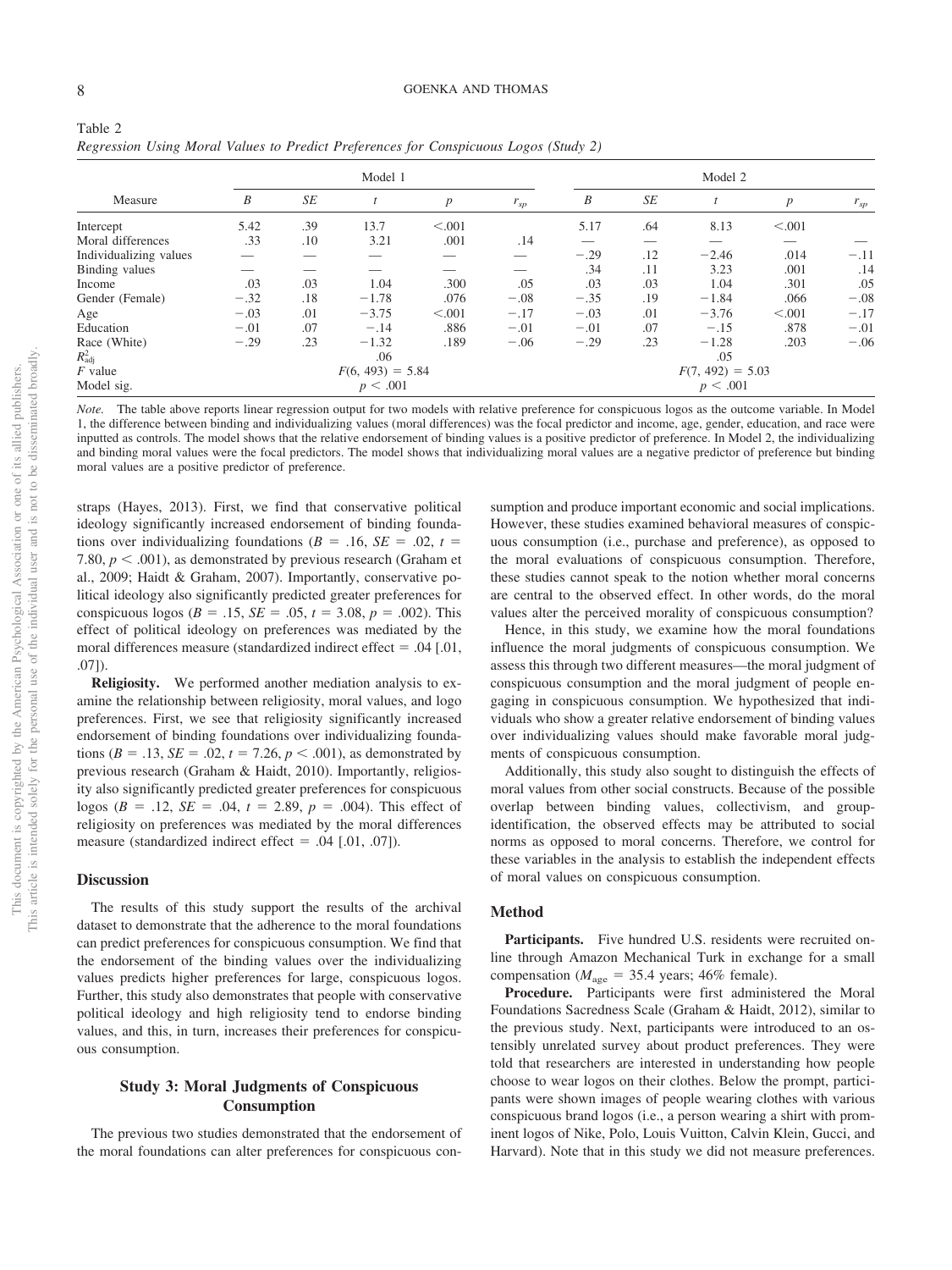These images were simply presented to strengthen the salience of conspicuous consumption.

On the next page, we administered two measures adapted from previous research examining moral judgments of behaviors (Gino & Desai, 2012; Horberg, Oveis, Keltner, & Cohen, 2009). First, we administered a question designed to capture moral judgments of conspicuous consumption behavior – "I think wearing large prominently displayed logos on your clothes is wrong" (1: *strongly disagree*, 7: *strongly agree*). Then, we administered another question designed to capture moral judgments of people engaging in the behavior – "I think people who wear large prominently displayed logos on their clothes are immoral" (1: *strongly disagree*, 7: *strongly agree*). For both the measures, higher scores indicated unfavorable moral judgments.

Next, we administered a three-item group-identification scale (Ellemers, Kortekaas, & Ouwerkerk, 1999), a six-item vertical collectivism scale, and a six-item horizontal collectivism scale (Singelis, Triandis, Bhawuk, & Gelfand, 1995). Finally, basic demographics were collected. The [online supplemental materials](http://dx.doi.org/10.1037/pspp0000237.supp) provides the means, standard deviations, and correlations for these measures.

#### **Results**

**Moral judgments of behavior.** We averaged the scores of the Care and Fairness values to form the individualizing scale ( $\alpha$  = .83) and averaged the scores of the Loyalty, Authority, and Purity values to form the binding scale ( $\alpha = .85$ ). Then, as in the previous studies, we subtracted the scores of the individualizing scale from the binding scale to generate a moral differences score (Binding Individualizing). Note that the analysis performed with the five scales individually revealed a similar pattern of results (see [online](http://dx.doi.org/10.1037/pspp0000237.supp) [supplemental materials\)](http://dx.doi.org/10.1037/pspp0000237.supp).

We performed a linear regression analysis with the moral judgments of conspicuous behavior measure as the dependent variable and the moral foundations difference measure (Binding  $-$  Individualizing) as the predictor variable. The model also included demographic control variables—age, gender (male  $= 0$ , female  $=$ 1), income, education level, and race (not white  $= 0$ , white  $= 1$ ). Importantly, the group-identification scale and the two subscales of collectivism were also included as controls. The results of the regression analysis are depicted in Table 3. The analysis found that the moral differences measure predicts favorable moral judgments of conspicuous consumption ( $B = -.21$ ,  $SE = .07$ ,  $t = -2.81$ ,  $p =$ .005,  $r_{\rm sp} = -.12$ ). Then, to corroborate these results, we performed an additional regression analysis using the two moral foundation scales as the predictor variables. The analysis found that the individualizing values predicts unfavorable moral judgments of conspicuous consumption ( $B = .27$ ,  $SE = .08$ ,  $t = 3.19$ ,  $p = .001$ ,  $r_{sp} = .13$ ) but the binding values predicts favorable moral judgments of conspicuous consumption ( $B = -.14$ ,  $SE =$  $.09, t = -1.62, p = .105, r<sub>sp</sub> = -.07$ .

**Moral judgments of people.** We performed another linear regression with the moral judgments of people who engage in conspicuous behaviors as the dependent variable. The model included the same control variables as above (see [Table 4\)](#page-10-0). The analysis found that the moral differences measure predicts favorable moral judgments of the people  $(B = -.31, SE = .08,$  $t = -3.76$ ,  $p < .001$ ,  $r_{sp} = -.16$ ). Additional regression analysis using the two moral foundation scales as the predictor variables corroborated these results. The analysis found that the individualizing values predicts unfavorable moral judgments of the people  $(B = .38, SE = .09, t = 4.10, p < .001, r<sub>sp</sub> = .17)$  but the binding values predicted favorable moral judgments of the people  $(B = -.23, SE = .09, t = -2.37, p = .018, r<sub>sp</sub> = -.09).$ 

*Regression Using Moral Values to Predict Moral Judgments of Conspicuous Behaviors (Study 3)*

| Measure                |        | Model 1            |         | Model 2          |          |        |                     |          |                  |          |  |  |
|------------------------|--------|--------------------|---------|------------------|----------|--------|---------------------|----------|------------------|----------|--|--|
|                        | B      | SE                 |         | $\boldsymbol{p}$ | $r_{sp}$ | B      | SE                  |          | $\boldsymbol{p}$ | $r_{sp}$ |  |  |
| Intercept              | 3.18   | .62                | 5.14    | < 0.001          |          | 2.61   | .72                 | 3.61     | < 0.001          |          |  |  |
| Moral differences      | $-.21$ | .07                | $-2.81$ | .005             | $-.12$   |        |                     |          |                  |          |  |  |
| Individualizing values |        |                    |         |                  |          | .27    | .08                 | 3.19     | .001             | .13      |  |  |
| Binding values         |        |                    |         |                  |          | $-.14$ | .09                 | $-1.62$  | .105             | $-.07$   |  |  |
| Income                 | $-.02$ | .03                | $-.98$  | .327             | $-.04$   | $-.03$ | .03                 | $-1.07$  | .287             | $-.05$   |  |  |
| Gender (Female)        | $-.17$ | .17                | $-.96$  | .340             | $-.04$   | $-.22$ | .18                 | $-1.23$  | .220             | $-.05$   |  |  |
| Age                    | .01    | .01                | 1.17    | .243             | .05      | .01    | .01                 | .86      | .393             | .04      |  |  |
| Education              | .12    | .06                | 1.92    | .055             | .08      | .13    | .06                 | 2.09     | .037             | .09      |  |  |
| Race (White)           | $-.87$ | .20                | $-4.34$ | < 0.001          | $-.18$   | $-.85$ | .20                 | $-4.27$  | < 0.001          | $-.18$   |  |  |
| Group identification   | .07    | .08                | .93     | .353             | .04      | .06    | .08                 | .79      | .430             | .03      |  |  |
| Vert. collectivism     | $-.29$ | .12                | $-2.48$ | .014             | $-.10$   | $-.32$ | .12                 | $-2.69$  | .007             | $-.11$   |  |  |
| Horiz. collectivism    | .38    | .09                | 4.39    | < .001           | .19      | .39    | .09                 | 4.49     | < 0.001          | .19      |  |  |
| $R_{\rm adj}^2$        |        |                    | .12     |                  |          | .12    |                     |          |                  |          |  |  |
| $F$ value              |        | $F(9, 490) = 8.24$ |         |                  |          |        | $F(10, 489) = 7.67$ |          |                  |          |  |  |
| Model sig.             |        | p < .001           |         |                  |          |        |                     | p < .001 |                  |          |  |  |

*Note.* The table above reports linear regression output for two models with moral judgment of conspicuous consumption as the outcome variable. In Model 1, the difference between binding and individualizing values (moral differences) was the focal predictor and income, age, gender, education, race, group identification, and collectivism were inputted as controls. The model shows that the relative endorsement of binding values predicts favorable moral judgments of conspicuous behaviors. In Model 2, the individualizing and binding moral values were the focal predictors. The model shows that individualizing moral values predicted unfavorable moral judgments of conspicuous behaviors but binding moral values predict favorable moral judgments of conspicuous behaviors.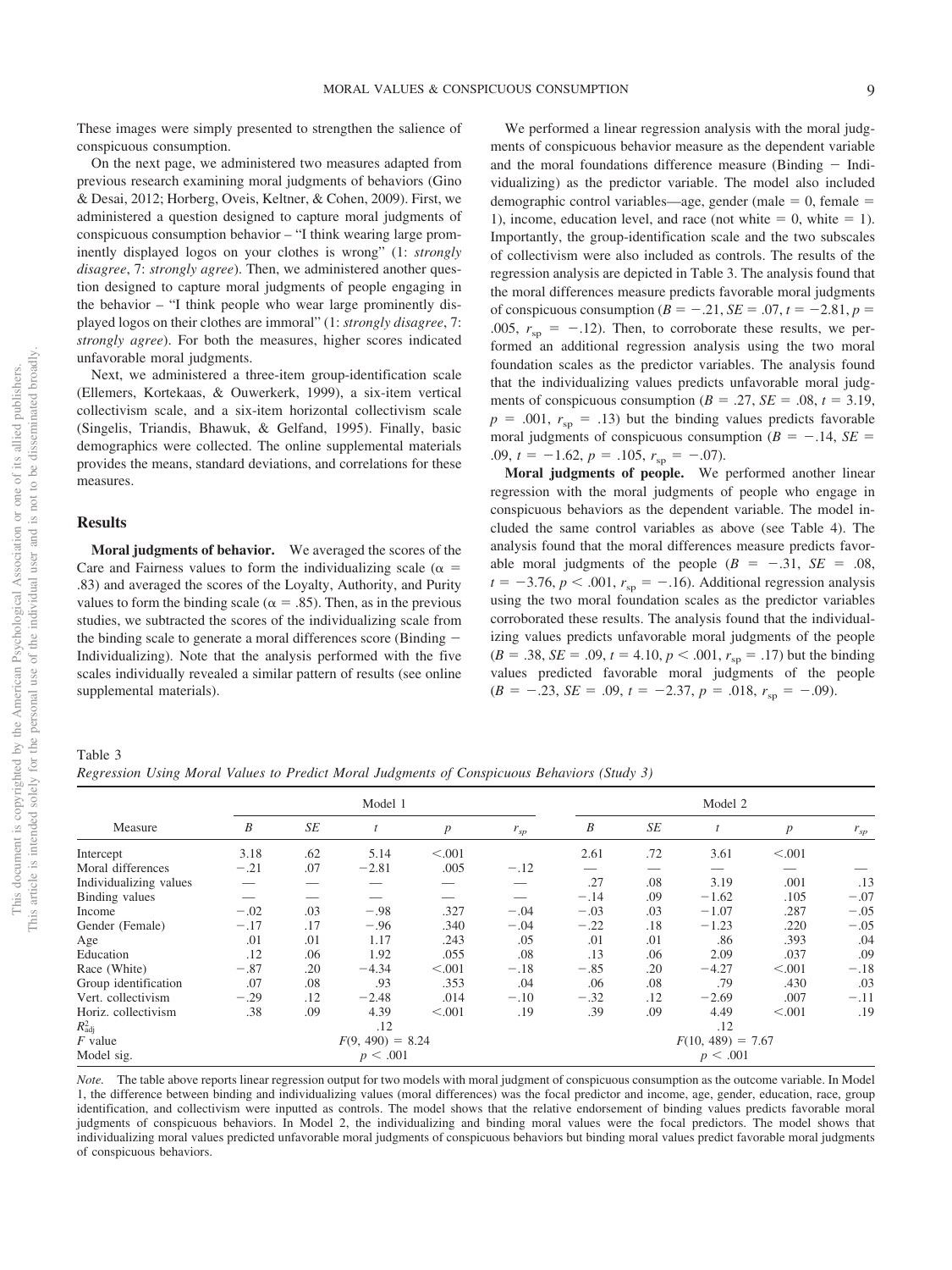<span id="page-10-0"></span>

| Table 4 |                                                                              |  |
|---------|------------------------------------------------------------------------------|--|
|         | Regression Using Moral Values to Predict Moral Judgments of People (Study 3) |  |

| Measure                |        | Model 1            |          | Model 2          |          |        |                     |          |                  |          |  |  |
|------------------------|--------|--------------------|----------|------------------|----------|--------|---------------------|----------|------------------|----------|--|--|
|                        | B      | <b>SE</b>          |          | $\boldsymbol{p}$ | $r_{sp}$ | B      | <b>SE</b>           |          | $\boldsymbol{p}$ | $r_{sp}$ |  |  |
| Intercept              | 2.50   | .68                | 3.67     | < 0.001          |          | 1.82   | .79                 | 2.29     | .022             |          |  |  |
| Moral differences      | $-.31$ | .08                | $-3.76$  | < 0.001          | $-.16$   |        |                     |          |                  |          |  |  |
| Individualizing values |        |                    |          |                  |          | .38    | .09                 | 4.10     | < 0.001          | .17      |  |  |
| Binding values         |        |                    |          |                  |          | $-.23$ | .09                 | $-2.37$  | .018             | $-.09$   |  |  |
| Income                 | $-.05$ | .03                | $-1.89$  | .058             | $-.08$   | $-.05$ | .03                 | $-1.98$  | .047             | $-.08$   |  |  |
| Gender (Female)        | $-.53$ | .19                | $-2.78$  | .006             | $-.12$   | $-.59$ | .19                 | $-3.05$  | .002             | $-.13$   |  |  |
| Age                    | .00    | .01                | .35      | .728             | .02      | .00    | .01                 | .02      | .981             | .00      |  |  |
| Education              | .09    | .07                | 1.34     | .183             | .06      | .11    | .07                 | 1.52     | .130             | .06      |  |  |
| Race (White)           | $-.67$ | .22                | $-3.05$  | .002             | $-.13$   | $-.66$ | .22                 | $-2.98$  | .003             | $-.13$   |  |  |
| Group identification   | .09    | .09                | .96      | .338             | .04      | .07    | .09                 | .81      | .419             | .03      |  |  |
| Vert. collectivism     | $-.18$ | .13                | $-1.36$  | .176             | $-.06$   | $-.21$ | .13                 | $-1.60$  | .109             | $-.07$   |  |  |
| Horiz. collectivism    | .39    | .09                | 4.07     | < 0.001          | .17      | .40    | .09                 | 4.18     | < 0.001          | .18      |  |  |
| $R_{\rm adi}^2$        |        |                    | .13      |                  |          | .13    |                     |          |                  |          |  |  |
| $F$ value              |        | $F(9, 490) = 8.97$ |          |                  |          |        | $F(10, 489) = 8.37$ |          |                  |          |  |  |
| Model sig.             |        |                    | p < .001 |                  |          |        |                     | p < .001 |                  |          |  |  |

*Note.* The table above reports linear regression output for two models with moral judgments of people who engage in conspicuous consumption as the outcome variable. In Model 1, the difference between binding and individualizing values (moral differences) was the focal predictor and income, age, gender, education, race, group identification, and collectivism were inputted as controls. The model shows that the relative endorsement of binding values predicts favorable moral judgments of the people. In Model 2, the individualizing and binding moral values were the focal predictors. The model shows that individualizing moral values predicts unfavorable moral judgments of the people but binding moral values predicts favorable moral judgment of the people.

#### **Discussion**

The results of this study demonstrate that the moral values alter the perceived morality of conspicuous consumption. The endorsement of the individualizing values led to unfavorable moral judgments of conspicuous behaviors and unfavorable moral judgments of people engaging in conspicuous consumption. In contrast, the endorsement of the binding values led to more favorable moral judgments of conspicuous behaviors and more favorable moral judgments of people engaging in conspicuous consumption. Importantly, in this study, we also controlled for related social constructs (group-identification, collectivism<sup>2</sup>) and found that the moral values can produce an independent effect on conspicuous consumption.

#### **Study 4: Testing Conceptual Framework – I**

The previous three studies demonstrated that endorsement of the moral foundations can predict the propensity to engage in conspicuous consumption and alter the moral judgments of conspicuous consumption. However, these studies were correlational in design; hence, they cannot conclusively establish that the effects were causally driven by the moral values. Therefore, in the next two studies, we sought to examine the effects of the moral values on conspicuous consumption using experimental methods and test for the proposed conceptual framework.

In this study, we examine the first stage of the framework depicted in Figure 1. That is, this study was designed to examine how the different moral values highlight the different characteristics (self-enhancing vs. social-identity) embedded in conspicuous consumption, subsequently altering its perceived morality. This study had a 2 (Moral Prime: Individualizing vs. Binding)-cell between-subjects design. We manipulated the momentary salience of the two moral foundations and assessed the impact of the primes on the moral judgments of conspicuous consumption. Further, we examined how the primes change the sensitivity to the different characteristics of conspicuous consumption. Importantly, we assessed how the sensitivity to these characteristics drives the moral judgments of conspicuous consumption. We hypothesized that the individualizing values would increase the sensitivity to the selfenhancement characteristics of conspicuous consumption, leading to unfavorable moral judgments. However, the binding values would increase the sensitivity to the social-identity signaling characteristics of conspicuous consumption, leading to more favorable moral judgments.

#### **Method**

Participants. A predetermined sample size of 500 U.S. residents was recruited online through MTurk in exchange for a small compensation ( $M_{\text{age}} = 34.7$  years; 51% female).

**Procedure.** Participants were randomly assigned to one of the two moral prime conditions. They were introduced to a supposed memory exercise through which the momentary salience of the moral values was manipulated in a procedure adapted from Mooijman et al. (2018). Participants read a paragraph about an ancient Sumerian warrior, Sostoras, who was heralded for his moral standing and good deeds. In the individualizing condition, participants

<sup>&</sup>lt;sup>2</sup> Results show that vertical collectivism predicts favorable moral judgments of conspicuous consumption, but horizontal collectivism predicts unfavorable moral judgments of conspicuous consumption. These divergent effects of the two collectivism subscales are consistent with the conceptual distinctions between the two forms of collectivism (see Singelis et al., 1995). Further, these results are also consistent with extant research demonstrating that collectivism only motivates conspicuous consumption when social hierarchy is desired in the society (Kastanakis & Balabanis, 2014; Wong & Ahuvia, 1998).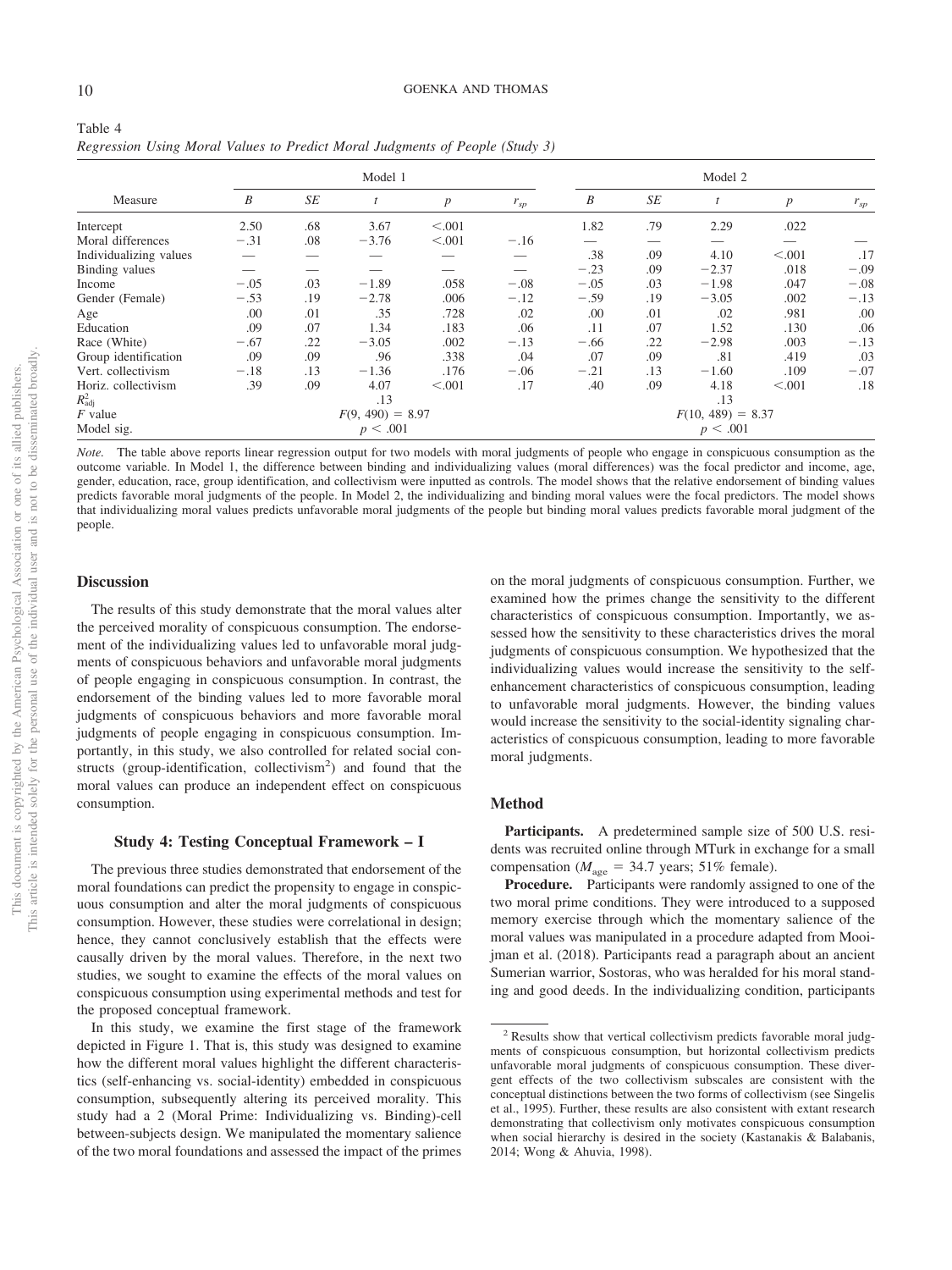read about how Sostoras was known for his "compassion, fairness, and equality." However, in the binding condition, participants read about how Sostoras was known for "purity, respect for tradition, and loyalty."

Because our manipulation utilized a subtle reading prime, we deployed an attention check to screen out the participants who failed to read the assigned paragraph. These attention check questions were disguised to be part of the memory exercise. Two questions asked factual information about the paragraph in a multiple-choice format ("Where did Sostoras live?" and "What was Sostoras's occupation?"). One question utilized an openended prompt ("What was Sostoras known for?"). We a priori decided to remove participants if they got anyone one of the multiple-choice questions incorrect or if they wrote less than one sentence in the open-ended text box (see Hauser & Schwarz, 2016).

Next, we administered a filler task, which consisted of a series of unrelated word completion questions. This filler task was included to reduce demand effects. Then, participants were introduced to an ostensibly unrelated survey about product preferences. They were told that researchers are interested in understanding how people choose to wear logos on their clothes. Below the prompt, we showed the same picture collage of logos as Study 3. On the next page, we measured participants' moral judgments of conspicuous consumption using the same measure as the previous study – "I think wearing large prominently displayed logos on your clothes is wrong" (1: *strongly disagree*; 7: *strongly agree*).

Following this, we measured participants' attentional sensitivity to the different aspects of conspicuous consumption. Participants were asked to respond to four items that measured sensitivity to selfenhancing characteristics ("I think logos show vanity/extravagance/ inequality/ wastefulness"; 1: *strongly disagree*; 7: *strongly agree*) and four items that measured sensitivity to social-identity signaling characteristics ("I think logos show sociability/belonging to some community/membership in a particular group/social affiliation"; 1: *strongly disagree*; 7: *strongly agree*). All eight items were presented in a randomized order. Finally, basic demographics were collected (See [online supplemental materials](http://dx.doi.org/10.1037/pspp0000237.supp) for detailed stimuli).

#### **Results**

Attention check. From the pool of recruited participants, 22 were excluded using the criteria outlined above, resulting in 478 participants in the final data analysis.

**Moral judgments.** We performed a univariate ANOVA with the moral judgment measure as the dependent variable and the moral prime condition as the independent factor. We found a significant main effect of moral condition on moral judgments,  $F(1, 476) = 6.58$ ,  $p = .011$ ,  $\eta_p^2 = .01$ . Contrasts revealed that participants in the individualizing condition ( $M = 3.65$ ,  $SD =$ 1.83) reported more unfavorable moral judgments than participants in the binding condition ( $M = 3.22$ ,  $SD = 1.87$ ;  $M_{\text{diff}} = .44$ ,  $SE =$  $.17, p = .011, 95\% \text{ CI}$  [.10, .77]). Hence, these results extend the results of the previous study to demonstrate that the moral values can causally alter the perceived morality of conspicuous consumption.

**Self-enhancing versus social-identity signaling.** We performed a factor analysis on the eight items using principal axis

factoring with unrestricted factors and Promax rotation (Costello & Osborne, 2005). Two factors emerged that explained 65.97% of the cumulative variance. The four social-identity signaling items all loaded on to Factor 1 (Eigenvalue  $= 2.82$ , all loading values  $>$ .60). Hence, these four items were averaged to form one composite scale ( $\alpha$  = .85; *M* = 4.36, *SD* = 1.33). Similarly, the four self-enhancing items all loaded on to Factor 2 (Eigenvalue  $= 2.46$ , all loading values  $> .60$ ). Hence, these four items were averaged to form one composite scale ( $\alpha = .79$ ;  $M = 4.05$ ,  $SD = 1.39$ ). The correlation between the two scales was not significant,  $r = -.02$ ,  $p = 0.595$ . Therefore, this factor-analysis confirms that the eight items captured the attentional sensitivity to two distinct aspects of conspicuous consumption.

**Mediation analysis.** We examined how the moral primes altered the sensitivity to the different aspects of conspicuous consumption which mediate the effect on the moral judgments of conspicuous consumption (see Figure 2). A parallel mediation analysis was conducted using PROCESS Model 4 with 5000 bootstraps (Hayes, 2013). The moral judgments measure was inputted as the dependent variable (higher values represents unfavorable moral judgments) and the moral prime condition as the independent variable (Binding  $= 1$ , Individualizing  $= 0$ ). The social-identity signaling and self-enhancing composite scales were inputted as parallel mediators. First, we see that the binding values, compared with the individualizing values, led to more favorable moral judgments of conspicuous consumption ( $B = -.44$ ,  $SE =$  $.17, t = -2.57, p = .011$ , replicating the results of the ANOVA. Next, we see that the binding values, compared with the individualizing values, significantly increased sensitivity to the socialidentity signaling characteristics  $(4.50 \text{ vs. } 4.22; B = .29, SE = .12)$ ,  $t = 2.38$ ,  $p = .018$ ). Contrastingly, the binding values, compared with the individualizing values, significantly reduced the sensitivity to the self-enhancing characteristics  $(4.21 \text{ vs. } 3.89; B = -.32,$  $SE = .13$ ,  $t = -2.55$ ,  $p = .011$ ). Further, the social-identity signaling characteristics predicted favorable moral judgments of conspicuous consumption (*B* = -.34, *SE* = .05, *t* = -6.66, *p* < .001). However, the self-enhancing characteristics predicted unfavorable moral judgment of conspicuous consumption ( $B = .73$ ,  $SE = .05$ ,  $t = 14.86$ ,  $p < .001$ ). When both the mediators were included in the model, the effect of the moral primes on the moral judgments was no longer significant  $(B = -.10, SE = .14,$  $t = -.73$ ,  $p = .467$ ). The mediation pathway through the socialidentity signaling characteristics was significant (standardized indirect effect  $= -0.05$  [ $-.10, -.01$ ]). Similarly, the mediation pathway through the self-enhancing characteristics was also significant (standardized indirect effect  $= -.13$   $[-.22, -.03]$ ).

#### **Discussion**

This study provides causal evidence for our central assertion that the moral values can alter the perceived morality of conspicuous consumption. Priming binding values, compared with individualizing values, led to more favorable moral judgments of conspicuous consumption. Further, this study also provides support for our proposed theorization that the different moral values highlight the different characteristics of conspicuous consumption, altering its perceived morality. Priming binding values, compared with individualizing values, increased the sensitivity to socialidentity signaling characteristics of conspicuous consumption.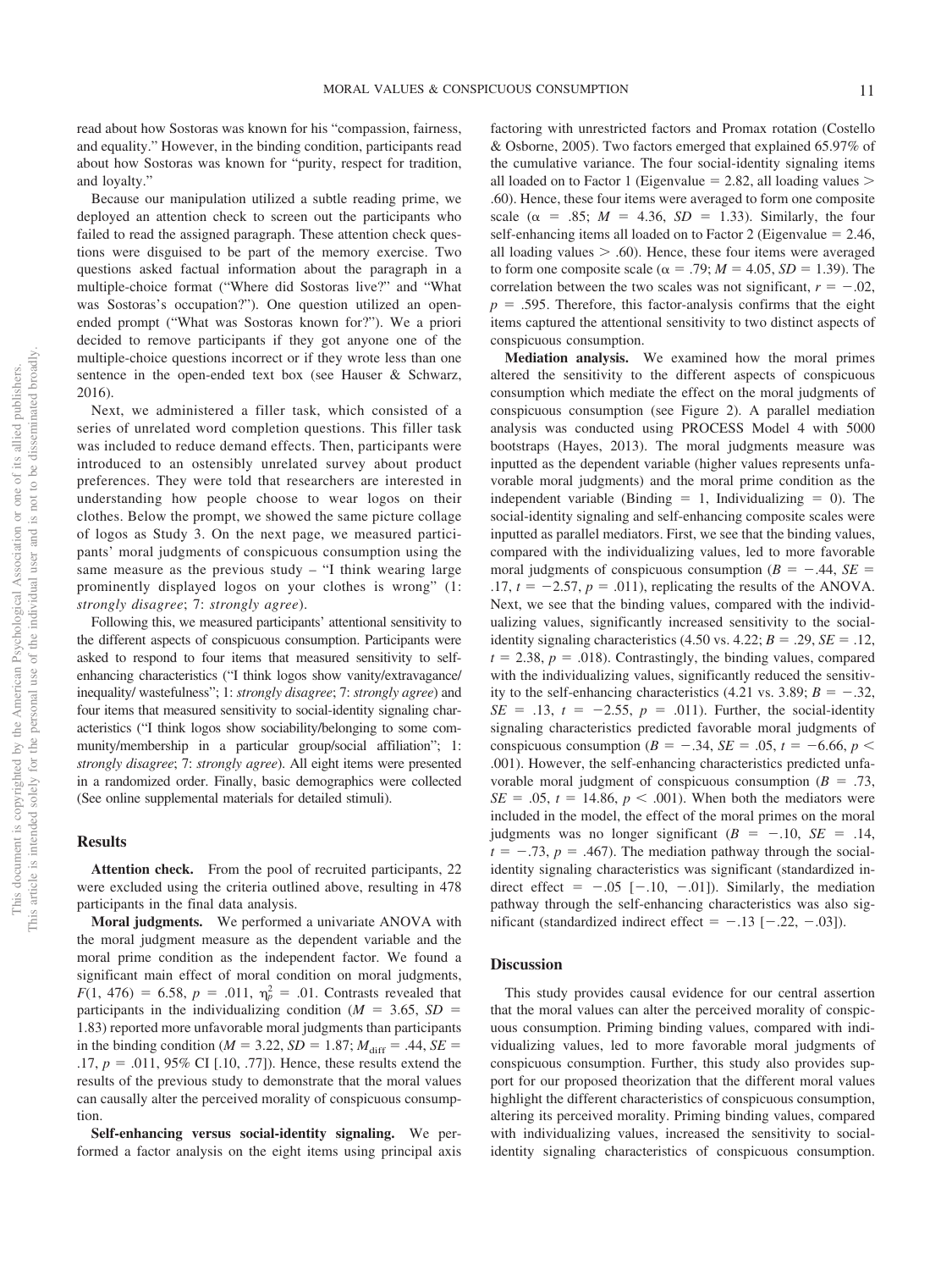

*Figure 2.* Mediation pathway (Study 4). Analysis shows that the binding values (relative to individualizing values) increases sensitivity to social-identity signaling characteristics but decreases sensitivity to the selfenhancing characteristics of conspicuous consumption. These characteristics mediate the effect of the moral primes on the moral judgment of conspicuous consumption.  $p < .05$ . \*\*\*  $p < .001$ .

However, priming binding values, compared with individualizing values, reduced the sensitivity to the self-enhancing characteristics of conspicuous consumption. Further, the social-identity signaling characteristics led to more favorable moral judgments of conspicuous consumption, but the self-enhancing characteristics led to more unfavorable moral judgments of conspicuous consumption. Hence, this study provides causal evidence that the different moral values can alter the perceived morality of conspicuous consumption by highlighting its different characteristics.<sup>3</sup>

#### **Study 5: Testing Conceptual Framework – II**

In this study, we examine the second stage of the conceptual framework depicted in Figure 1. That is, whereas the previous study demonstrated that the moral values can causally alter the moral judgments of conspicuous consumption by highlighting its different characteristics, in this study we examine how the moral judgments subsequently influence the preferences for conspicuous consumption. This study had a 3 (Moral Prime: Control vs. Individualizing vs. Binding)-cell between-subjects design. We manipulated the momentary salience of the two moral foundations as in the previous study and included a control condition as well for comparison purposes.

We assessed the impact of the moral primes on the preferences for conspicuous consumption as well as the moral judgments of conspicuous consumption. Importantly, we assessed how the moral judgments of conspicuous consumption drive the preferences for conspicuous consumption. We hypothesized that the individualizing values would lead to unfavorable moral judgments, reducing the preferences for conspicuous consumption. However, the binding values would lead to more favorable moral judgments, increasing the preferences for conspicuous consumption.

#### **Method**

**Participants.** A predetermined sample size of 500 U.S. residents was recruited online through MTurk in exchange for a small compensation ( $M_{\text{age}} = 35.2$  years; 44% female).

**Procedure.** Participants were randomly assigned to one of the three moral prime conditions. They were introduced to a supposed memory exercise through which the momentary salience of the individualizing and binding moral values was manipulated using the same Sostoras reading task as Study 4. In the newly added control condition, participants read that Sostoras was a pottery producer in Sumer, with no mention of moral values. Then, we deployed the same attention check as before.

Next, participants were introduced to an ostensibly unrelated survey about product evaluation. First, we measured participants' preferences for conspicuous logos using the same Nike product pair stimuli as Study 2. Again, participants indicated their preferences between the small and large logos to indicate their preference for conspicuous consumption. Subsequently, we measured participants' moral judgments of conspicuous consumption using the same measure as previous studies – "I think wearing large prominently displayed logos on your clothes is wrong" (1: *strongly disagree*; 7: *strongly agree*).

Then, basic demographics were collected. Finally, we administered an open-ended suspicion check to probe for demand effects ("what did you think this study was about?"). Analysis of the responses demonstrates that participants did not make a connection between the "reading memory task" and the "product preference task."

<sup>&</sup>lt;sup>3</sup> One possible limitation of this study is how the different characteristics are measured. The self-enhancing items are negatively framed but the social-identity signaling items are positively framed.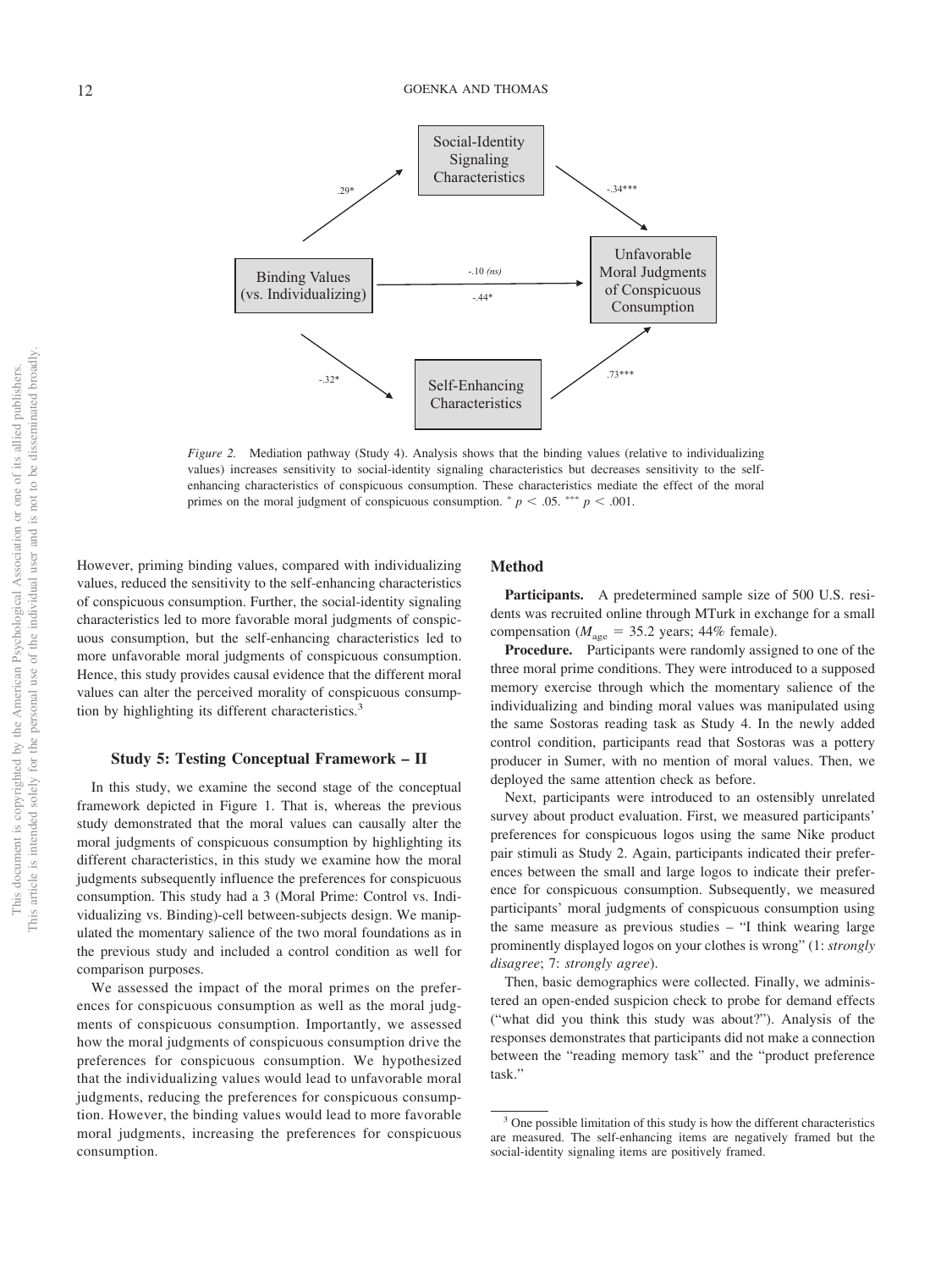#### **Results**

Attention check. From the pool of recruited participants, 35 were excluded using the criteria described above, resulting in 465 participants in the final data analysis.

**Preference measure.** As before, the preference measures for the three product pairs were averaged to form one composite score of preference ( $\alpha$  = .95,  $N = 12$ ). We performed a univariate ANOVA with this preference measure as the dependent variable and the moral prime condition as the independent factor. We found a significant main effect of moral condition on preferences for conspicuous logos,  $F(2, 462) = 11.40, p < .001, \eta_p^2 = .05$ . Planned contrasts revealed that participants in the individualizing condition ( $M = 4.37$ ,  $SD = 2.12$ ) reported significantly lower preference than participants in the control condition  $(M = 4.86,$  $SD = 2.04$ ;  $M_{\text{diff}} = -.48$ ,  $SE = .25$ ,  $p = .049$ , 95% CI  $[-.98, -0.01]$ ). Contrastingly, participants in the binding condition ( $M = 5.55$ ,  $SD = 2.39$ ) reported a higher preference than participants in the control condition ( $M_{\text{diff}}$  = .69, *SE* = .25, *p* = .006, 95% CI [.20, 1.19]). Additionally, participants in the binding condition reported a significantly higher preference for conspicuous logos than participants in the individualizing condition  $(M_{\text{diff}} = 1.18, \, SE = .25, \, p < .001, \, 95\% \, \text{CI} \, [0.69, \, 1.67]$ . Hence, these results extend the results of Study 2 to show that the moral values can causally alter the preferences for conspicuous consumption.

**Moral judgments.** We performed another univariate ANOVA with the moral judgment measure as the dependent variable and the moral prime condition as the independent factor. We found a significant main effect of moral condition on moral judgments  $(F(2, 462) =$ 11.68,  $p < .001$ ,  $\eta_p^2 = .05$ ). Planned contrasts revealed that partici-

pants in the individualizing condition  $(M = 4.34, SD = 1.96)$  reported more unfavorable moral judgments than participants in the control condition (*M* = 3.89, *SD* = 1.79;  $M_{\text{diff}}$  = .45, *SE* = .21, *p* = .037, 95% CI [.03, .86]). Contrastingly, participants in the binding condition  $(M = 3.30, SD = 1.89)$  reported more favorable moral judgments than participants in the control condition ( $M_{\text{diff}} = -.59$ , *SE* = .22,  $p = .007, 95\% \text{ CI} [-1.01, -.17]$ ). Participants in the individualizing condition reported significantly more unfavorable moral judgments than participants in the binding condition ( $M_{\text{diff}} = 1.03$ , *SE* = .21,  $p \leq .001$ , 95% CI [.61, 1.45]). Hence, these results replicate the results of Study 4, again showing that the moral values causally alter the perceived morality of conspicuous consumption.

**Mediation analysis.** Next, we examined how the moral judgments drive the preferences for conspicuous logos (see Figure 3). We performed a mediation analysis using PROCESS Model 4 with 5000 bootstraps (Hayes, 2013). The preference measure was inputted as the dependent variable and the moral judgments measure (higher scores indicate unfavorable moral judgments) was inputted as the mediator. Two dummy variables for the moral conditions were created to identify the individualizing  $(D1:$  Individualizing  $=$ 1, 0 otherwise) and binding  $(D2: Binding = 1, 0$  otherwise) conditions. First, we see that priming individualizing values significantly increased unfavorable moral judgments of conspicuous consumption ( $B = .45$ ,  $SE = .21$ ,  $t = 2.09$ ,  $p = .037$ ). On the other hand, the priming binding values reduced unfavorable moral judgments of conspicuous consumption  $(B = -.59, SE = .22,$  $t = -2.73$ ,  $p = .007$ ). Further, unfavorable moral judgments of conspicuous consumption reduced preferences for conspicuous logos ( $B = -.42$ ,  $SE = .05$ ,  $t = -8.20$ ,  $p < .001$ ). The negative effect of individualizing values on preferences was mediated by



*Figure 3.* Mediation pathway (Study 5). Analysis shows that the individualizing values (vs. binding and control) leads to unfavorable moral judgments of conspicuous consumption, but the binding values (vs. individualizing and control) leads to favorable moral judgments of conspicuous consumption. The moral judgments of conspicuous consumption mediates the effect on preferences for conspicuous consumption. *ns* non significant.  $^+ p < .01$ .  $^* p < .05$ .  $^{**} p < .01$ .  $^{***} p < .001$ .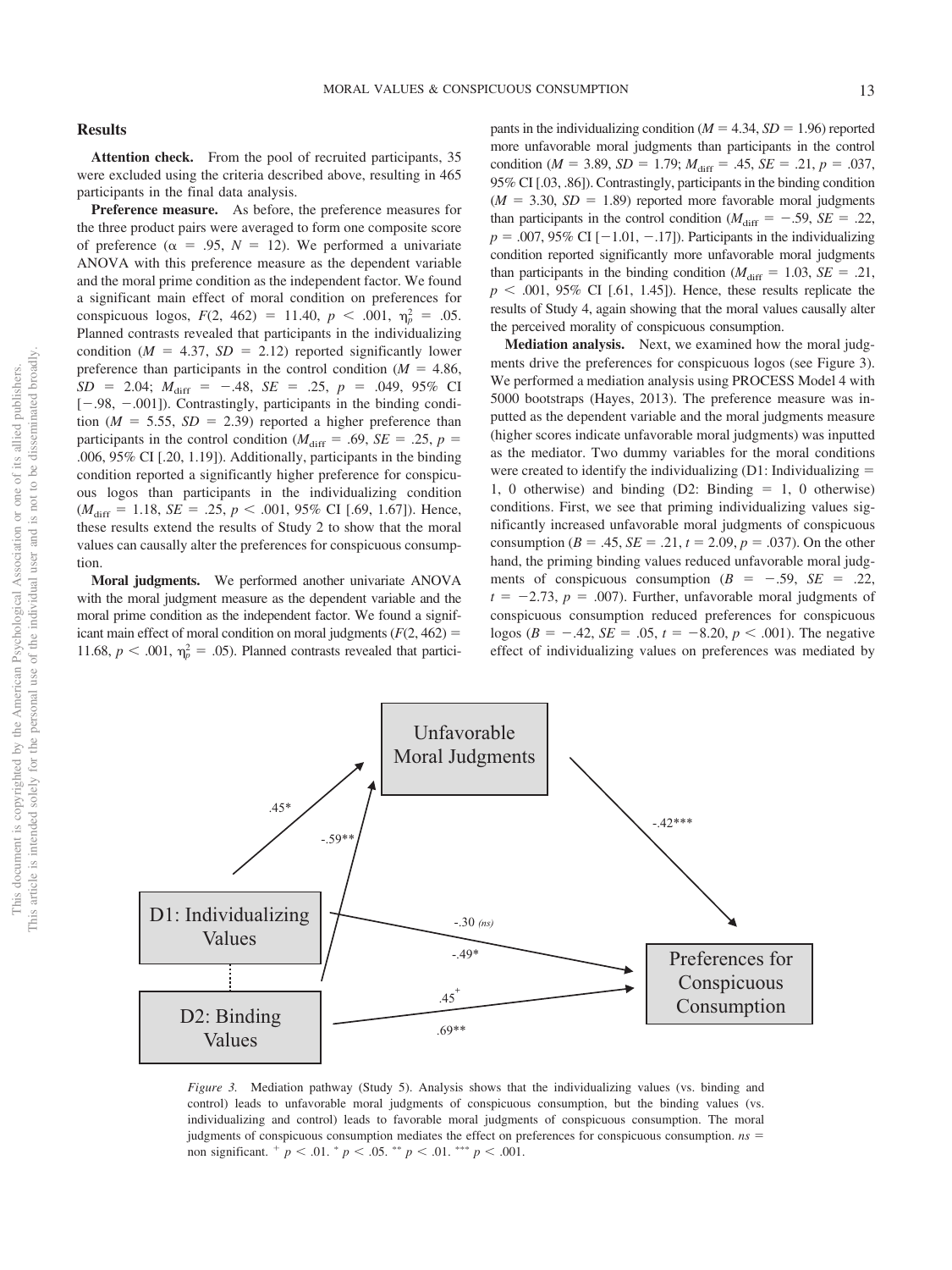the moral judgments (standardized relative indirect effect  $= -0.08$  $[-.17, -.002]$ ). Similarly, the positive effect of binding values on preferences was mediated by the moral judgments (standardized relative indirect effect  $= .11$  [.03, .19]).

#### **Discussion**

This study provides causal evidence for our proposition that the moral values can alter the preferences for conspicuous consumption. Priming binding values, compared with individualizing values, led to greater preferences for conspicuous consumption. Further, this study also provides support for the proposed theorization that the different moral values alter the perceived morality of conspicuous consumption, resulting in different preferences for conspicuous consumption. Priming individualizing values led to unfavorable moral judgments of conspicuous consumption, which subsequently reduced preferences for conspicuous consumption. However, priming binding values led to more favorable moral judgments of conspicuous consumption, subsequently increasing preferences for conspicuous consumption. Hence, taken together, Study 4 and 5 provide causal evidence that the different moral lenses increase sensitivity to the different characteristics of conspicuous consumption, altering its perceived morality, and subsequently changing the preferences for conspicuous consumption.

To ensure that our effects are not peculiar to the method of moral value priming utilized, we also ran the study using a different method of priming the moral values. The analysis shows a convergent pattern of results (see [online supplemental materials\)](http://dx.doi.org/10.1037/pspp0000237.supp).

#### **Study 6A: Boundary Condition – Social Visibility**

Having demonstrated the effects of the moral values on conspicuous consumption along with the underlying theorization, we now examine the boundary condition of the effects. This study was designed to examine how social visibility moderates the effect of the binding values on conspicuous consumption. Our theorization predicts that the binding values heighten sensitivity to socialidentity signaling characteristics of conspicuous consumption. However, this characteristic should be less relevant for situations that have low social visibility. This study had 2 (Moral Prime: Individualizing vs. Binding)  $\times$  2(Social Visibility: Low vs. High) fully between-subjects design. We manipulated the salience of the moral foundations and the salience of social visibility and then examined the impact of the manipulations on preferences for conspicuous consumption. We predicted that the effect of binding values on preferences for conspicuous consumption would attenuate when social visibility is reduced.

Further, this study also examined one important alternate explanation that could be driving the observed effects, namely self-image threat. Research has shown that social contexts can also be a source of threat to the self-image (Ellemers, Spears, & Doosje, 2002). Therefore, one could theorize that when participants read the manipulation primes, the social contexts described in them induce self-image threat. This threat, in turn, might make people want to acquire goods and possessions that express their self-image. Specifically, when people's self-image is threatened, they turn to conspicuous consumption as a means of expressing their personalities (Hogg, 2007). This theorization would posit that our observed effects are not driven by the

salience of binding moral values, but rather by the sense of self-image threat induced by our manipulation. We tested this alternative account in this study.

#### **Method**

Participants. Five hundred U.S. residents were recruited online through MTurk in exchange for a small compensation ( $M_{\text{age}} =$ 36.73 years; 56.9% female).

**Procedure.** We randomly assigned participants to one of the two moral prime conditions and manipulated the salience of each foundation using the same reading task as before. Subsequently, the same attention check procedure was deployed. Next, participants were introduced to an ostensibly unrelated product evaluation study and told they would be evaluating products to wear to the gym. We asked participants to imagine a scenario about going to the gym, which was framed to be either Low or High in social visibility. In the Low visibility condition, participants were asked to imagine that they were going to the gym at 6 a.m. before work and that they will not meet anyone they know. In the High visibility condition, participants were asked to imagine that they were going to the gym at 6 p.m. after work and that they would meet many friends and colleagues. After imagining one these scenarios, participants were asked to evaluate products that they would wear to the gym in that particular scenario. We presented the same set of Nike product pairs with the small and large logos used in previous studies. Therefore, the relative preference for the larger logo served as our measure of preferences for conspicuous consumption again.

Next, participants were presented with three items designed to capture the extent to which their clothes preferences were an expression of their self-image ("It is important to me that my clothes reflect who I am," "My clothes should reflect my preferences," "People should not hide their preferences") on a 9-point scale (1: *strongly disagree*; 9: *strongly agree*). Finally, basic demographics were collected. See [online supplemental materials](http://dx.doi.org/10.1037/pspp0000237.supp) for all stimuli.

#### **Results**

Attention check. From the pool of recruited participants, 20 were excluded using the same criteria as before, resulting in 480 participants in the final data analysis.

**Preference.** The preference measures for all the three product pairs were averaged to form one composite score of preference  $(\alpha = .91, N = 12)$ . We performed a univariate ANOVA with this preference measure as the dependent variable and the moral condition and the social visibility condition as two independent factors. We found a significant main effect of social visibility condition on preference,  $F(1, 476) = 8.28$ ,  $p = .004$ ,  $\eta_p^2 = .02$ , but no main effect of moral condition,  $F(1, 476) = 1.73$ ,  $p = .189$ ,  $\eta_p^2 =$ .00. Importantly we found a significant interaction between the two factors,  $F(1, 476) = 4.19$ ,  $p = .041$ ,  $\eta_p^2 = .01$ . We explored this interaction through planned contrasts (see [Figure 4\)](#page-15-0).

In the Low social visibility condition, there was no difference in preferences between the two moral prime conditions,  $F(1, 476) =$ .267,  $p = .605$ ,  $\eta_p^2 = .00$ . Preference for the larger conspicuous logos were similar in the individualizing condition  $(M = 4.13,$  $SD = 2.11$ ) and binding condition (*M* = 3.99, *SD* = 1.81;  $M_{\text{diff}}$  =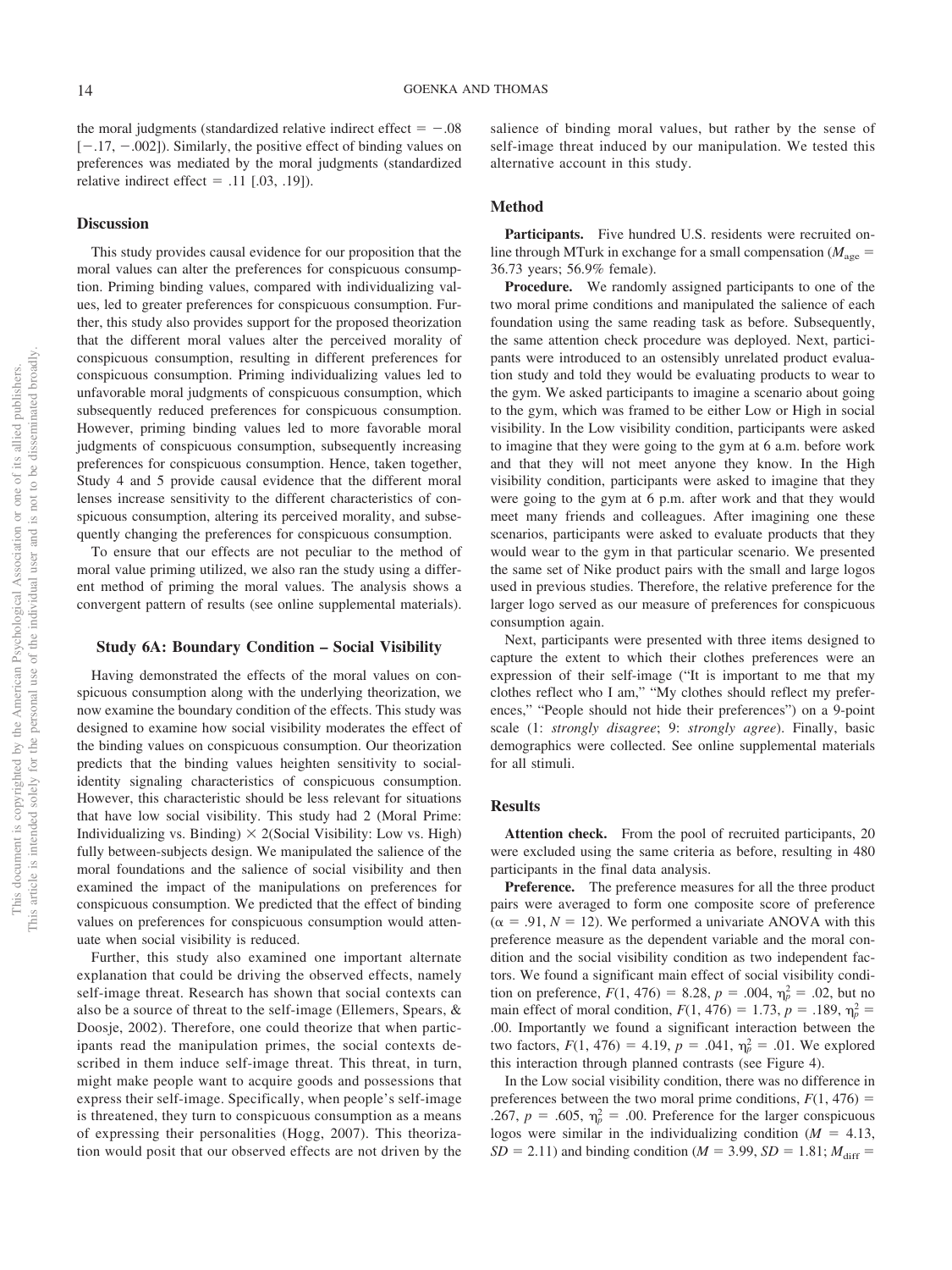

<span id="page-15-0"></span>*Figure 4.* Preferences for conspicuous products as a function of moral condition and social visibility (Study 6A). Values on vertical axis represent the relative preference for products with larger logo over smaller logo, with greater values representing a greater preference for the large logo. The horizontal axis represents the different moral conditions. Errors bars represent  $\pm 1$  *SE*. The data show that participants in the binding condition demonstrate greater preferences for conspicuous consumption, but the effect is attenuated when social visibility is reduced.

 $.13, SE = .26, p = .605, 95\% \text{ CI} [-.38, .64]$ . However, in the High social visibility condition, there was a significant difference in preferences for larger conspicuous logos between the two moral prime conditions,  $F(1, 476) = 5.66$ ,  $p = .018$ ,  $\eta_p^2 = .01$ . Participants in the individualizing condition  $(M = 4.29, SD = 1.93)$ reported a lower level of preference compared with participants in the binding condition ( $M = 4.90$ ,  $SD = 2.15$ ;  $M_{\text{diff}} = -.62$ ,  $SE =$ .26,  $p = .018$ , 95% CI  $[-1.13, -.11]$ ). Concurrently, in the individualizing condition, there was no difference in preference scores between the two social visibility conditions ( $M_{\text{diff}} = .15$ ,  $SE = .26$ ,  $p = .562$ , 95% CI [ $-.36, .67$ ]). However, in the binding condition, preference scores were higher in the High visibility condition compared with the Low visibility condition ( $M_{\text{diff}} = .90$ ,  $SE = .26, p < .001, 95\% \text{ CI}$  [.39, 1.41]). Hence, the effects of the binding values on the preferences for conspicuous consumption were attenuated when social visibility was reduced.

**Self-image expression.** The three items were averaged to form one composite scale ( $\alpha = .72$ ). We performed a univariate ANOVA with this self-image expression measure as the dependent variable and the moral condition and the social visibility conditions as the independent factors. We found no effect of moral condition on self-image expression,  $F(1, 476) = .42$ ,  $p = .518$ ,  $p_p^2 = 0.00$ , and no main effect of social visibility condition,  $F(1, 0)$  $476$ ) = 1.43,  $p = .233$ ,  $\eta_p^2 = .00$ . The interaction between the two factors was also not significant,  $F(1, 476) = .00$ ,  $p = .990$ ,  $\eta_p^2 =$ .00. Hence, these results do not support the account that the effects of the moral values are driven by self-image threat.

#### **Study 6B: Boundary Condition – Social Visibility**

In this study, we operationalize social visibility in another way—the degree of social visibility of products. Our theory predicts that the binding values heighten sensitivity to the socialidentity signaling characteristics of conspicuous products. This characteristic should be less relevant for products that are less socially visible in nature; therefore, the effects of the binding values should weaken for products with lower social visibility.

We manipulated the momentary salience of the two moral foundations and assessed the impact of the primes on the propensity to purchase a variety of products. The study had a 3 (Moral Prime: Control vs. Individualizing vs. Binding)-cell betweensubjects design with 36 consumption items (i.e., products) that varied in level of social visibility as a within-subjects factor. We predicted that the individualizing values would reduce the preference for conspicuous products, but the binding values would increase the preference for conspicuous products. Further, we predicted that the effect of the moral primes would be moderated by the level of product's social visibility, such that products with a higher degree of visibility would be influenced to a greater extent by the moral primes.

#### **Method**

Participants. Five hundred U.S. residents were recruited online through MTurk in exchange for a small compensation ( $M_{\text{age}} =$ 37.89 years; 60.4% female).

**Procedure.** We randomly assigned participants to one of the three moral prime conditions (control, binding, individualizing) and manipulated the salience of each foundation using the same reading task as previous studies. Following this, the same attention check was deployed. Next participants were introduced to an ostensibly unrelated product evaluation task. They were presented with 36 products and services with their respective prices, adapted from Sundie et al. (2011). Participants saw all products in randomized order and below each product indicated their likelihood of purchasing of the product (1: *not at all*; 9: *extremely*). Finally, basic demographics were collected.

**Pretest of social visibility.** A separate pool of participants from MTurk ( $N = 100$ ) was recruited to rate the social visibility of these products. We presented participants with all 36 products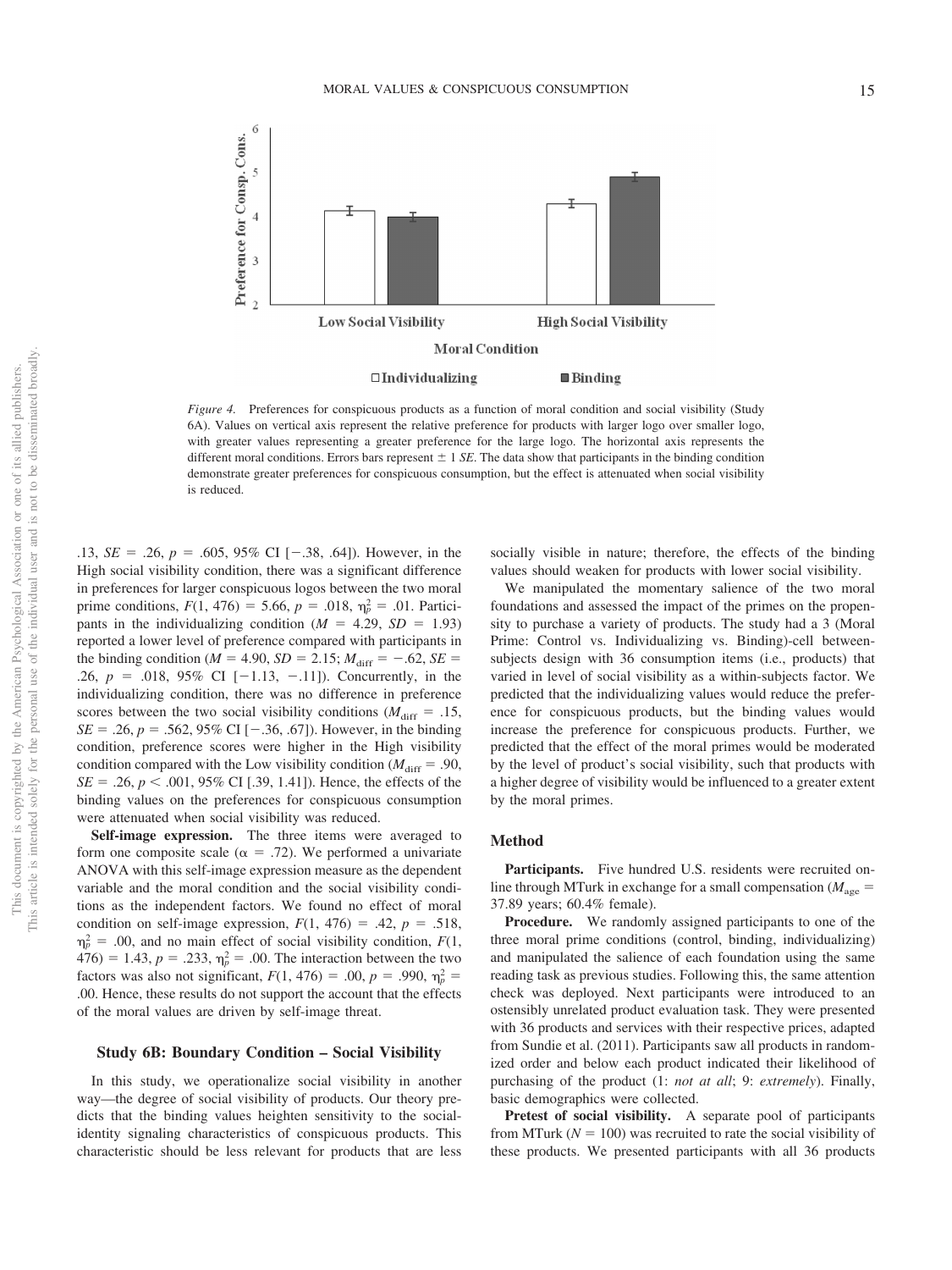randomly and asked them to rate each product on the extent of social visibility (1: *not at all visible*; 9: *definitely visible*). Thus, we were able to obtain a social visibility rating for each product. Products that scored the lowest were private consumption items like grocery voucher ( $M = 5.21$ ) and Maytag washer ( $M = 5.44$ ). Products that received the highest scores were showy public products like Ralph Lauren shirt  $(M = 6.89)$  and Nike shoes  $(M = 6.89)$ 6.94). See [online supplemental materials](http://dx.doi.org/10.1037/pspp0000237.supp) for the complete list of items and their visibility ratings.

#### **Results**

**Attention check.** From the pool of recruited participants, 20 were excluded using the same criteria as before, resulting in 480 participants in the final data analysis.

**Moderation analysis.** We performed a moderation analysis using linear mixed models in SPSS to test how the purchase intention of the products was influenced by the moral condition and the social visibility of the product (Aiken, West, & Reno, 1991). Purchase intention was the dependent variable. Two dummy variables for the moral conditions were created to identify the individualizing  $(D1:$  Individualizing  $= 1, 0$  otherwise) and binding  $(D2: Binding = 1, 0$  otherwise) conditions. Standardized scores of the social visibility ratings of the items obtained from the pretest was a continuous moderator in this analysis.

First, we see that the effect of social visibility rating on purchase intention is not significant  $(B = -.03, SE = .04,$  $t = -.90, p = .366$ ). This indicates that in the control condition the purchase intention did not vary as the social visibility rating of the product increased. Next, we see that the effect of D1, the

individualizing condition, was negative  $(B = -.46, SE = .05,$  $t = -9.08, p < .001$ ). Importantly, the interaction term between this dummy variable and social visibility ratings was negative  $(B = -.19, SE = .05, t = -3.91, p < .001)$ . This indicates that in the individualizing condition the purchase intention decreased as the social visibility rating of the product increased. Next, we see that the effect of D2, the binding condition, was also significant ( $B = 1.02$ ,  $SE = .05$ ,  $t = 20.02$ ,  $p < .001$ ). Importantly, the interaction term between this dummy variable and social visibility ratings was positive  $(B = .32, SE = .05, t =$ 6.24,  $p < .001$ ). This indicates that in the binding condition the purchase intention increased as the social visibility rating of the product increased.

We assessed the model estimated means of purchase intention at varying levels of the social visibility rating (see [Figure](#page-16-0) [5\)](#page-16-0). At 2.5 *SD* below the mean level of social visibility rating values, we see no significant differences between the purchase intentions in the control condition  $(M = 3.89)$ , individualizing condition ( $M = 3.93$ ) and the binding condition ( $M = 4.12$ ). At the mean level of the social visibility rating, we see that the moral conditions had different effects on purchase intention. The purchase intention in the individualizing condition  $(M =$ 3.35) was significantly lower than the control condition  $(M =$ 3.81), but the purchase intention in the binding condition was significantly higher ( $M = 4.83$ ). Moreover, we see that at 2.5 *SD* above the mean level of social visibility rating values, the effect of the moral values on purchase intention increased. The purchase intention in the individualizing condition  $(M = 2.77)$ was again significantly lower than the control condition  $(M =$ 



<span id="page-16-0"></span>*Figure 5.* Purchase intention of products as a function of moral condition and social visibility rating of product (Study 6B). Values on vertical axis represent the likelihood of purchasing the product, with greater values representing higher purchase intention. The horizontal axis represents different values of the social visibility rating of the product. Plot points represent model estimated means at different values of social visibility rating. Errors bars represent  $\pm$  1 *SE*. The data show that purchase intention in the individualizing condition reduces as social visibility rating increases, but purchase intention in the binding condition increases as social visibility rating increases.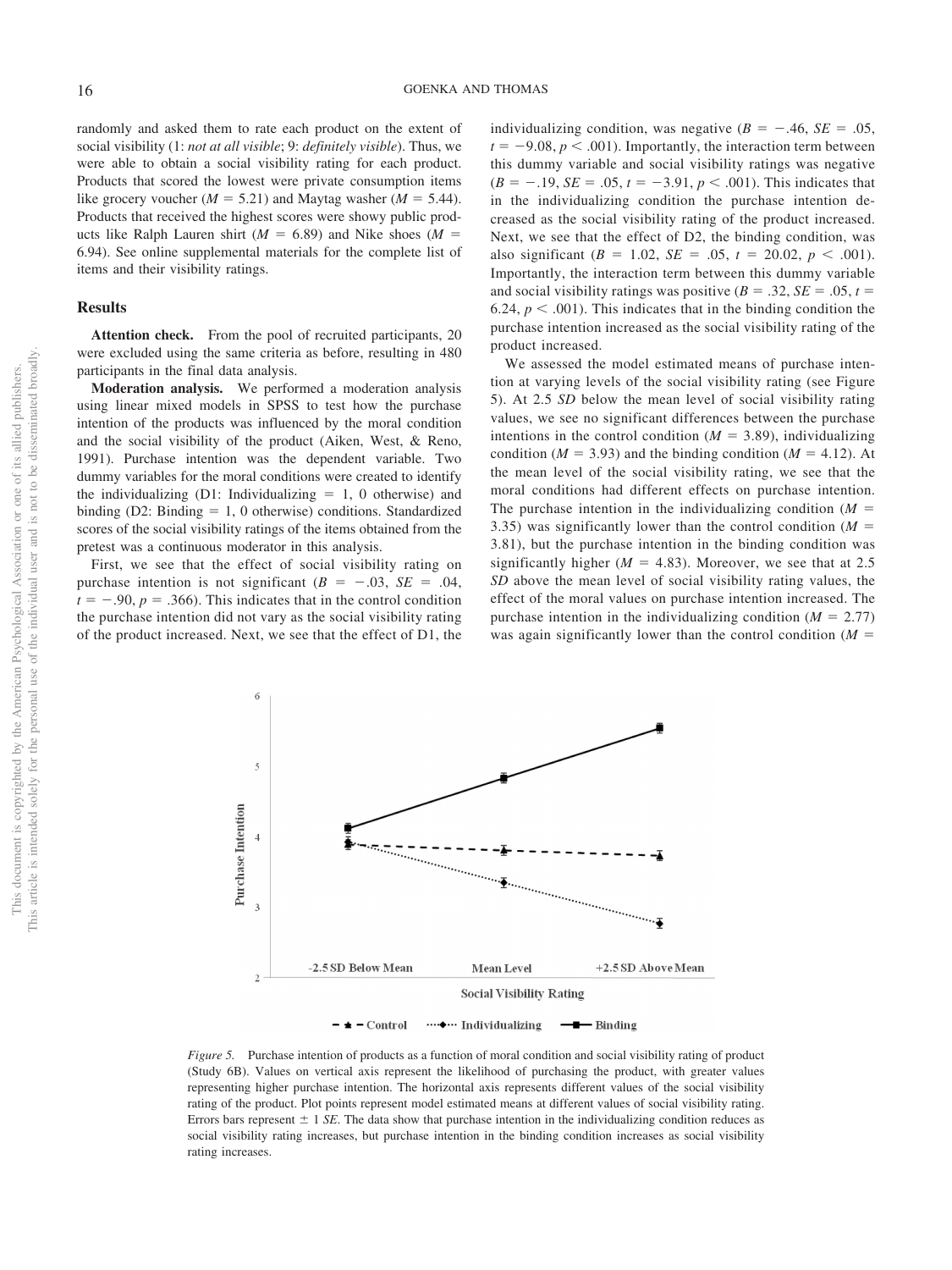3.73), but the purchase intention in the binding condition was significantly higher  $(M = 5.54)$ .

#### **Discussion for Study 6A and 6B**

The results of Study 6A and Study 6B converge with the previous results to show that priming the two moral foundations can have systematically different effects on the preferences for conspicuous consumption. Making individualizing values salient can reduce the preferences for conspicuous consumption. However, making binding values salient can increase the preferences for conspicuous consumption. Moreover, we find that the effect is contingent upon social visibility. In Study 6A, we manipulated social visibility by changing the consumption context and found that the binding values did not increase preferences when the products were to be utilized in private consumption scenarios. In Study 6B, we manipulated social visibility by using different types of products that innately vary on this dimension and found that the effect of the moral values weakens as the social visibility of the product decreases. That is, the binding values increase preferences for products that are typically socially visible and showy (e.g., designer clothing, luxury watches). However, the binding values should not increase preferences for products that are privately consumed (e.g., toothbrush, toaster). Hence, altogether these results demonstrate that social visibility is an important boundary condition for the effects of the binding values on preferences for conspicuous consumption.

#### **General Discussion**

#### **Summary**

Across seven studies we find convergent evidence that the different moral foundations alter the perceived morality of conspicuous consumption and influence the propensity to engage in the behavior. First, Study 1 found that the prevalence of the moral foundations can predict the consumption of luxury goods across countries. Specifically, we find that countries which report a higher prevalence of binding values relative to individualizing values are more likely to consume luxury goods. Study 2 found that individual differences in endorsement of the moral foundations can predict preferences for conspicuous consumption. This study also demonstrated that political conservatives and religious individuals are more likely to engage in conspicuous consumption due to their adherence to the binding foundations. Next, Study 3 found that the moral values can predict the moral judgments of conspicuous consumption. The individualizing values predict unfavorable moral judgments of conspicuous consumption, but the binding values predict favorable moral judgments of conspicuous consumption.

The next two studies causally demonstrated the proposed conceptual pathway. Study 4 demonstrated that priming the moral values can increase sensitivity to the different characteristics (selfenhancing vs. social-identity signaling) of conspicuous consumption. The sensitivity to the different characteristics subsequently alters the moral judgments of conspicuous consumption. Next, Study 5 demonstrated that priming the two moral foundations can alter the moral judgment of conspicuous consumption, which

subsequently changes the preferences for conspicuous consumption.

Finally, the last two studies demonstrated the role of social visibility as an important boundary condition for the effect of the moral values on conspicuous consumption. Study 6A demonstrated that the effects of binding values on preferences for conspicuous consumption attenuated in private consumption contexts. Study 6B demonstrated that the effects of moral values are weaker for products that are less socially visible in nature.

#### **Theoretical Contributions**

The present research, to the best of our knowledge, is the first to examine the relationship between moral values and conspicuous consumption. We demonstrate that the morality of conspicuous consumption is malleable, in that different moral values can increase or decrease the moral objections to the behavior and alter the propensity to engage in conspicuous consumption. This finding contradicts the notion that conspicuous consumption is always morally questionable. Rather, we assert that under certain contexts, moral values can be compatible with conspicuous consumption and even motivate the behavior. Therefore, our findings produce several implications for understanding the prevalence of this widespread social behavior.

First, our results offer an explanation for why many people, especially political, social, and religious leaders, engage in conspicuous consumption even when other sections of society consider it morally questionable. In that, this research suggests that the individuals and social groups who espouse the individualizing values of caring and fairness would be likely to shun conspicuous consumption and find it morally suspect. We can see examples of this notion in leaders like Mother Teresa and the Dalai Lama who preach equality and compassion while practicing austerity (Dalai Lama, 2012). Similarly, Bill Gates and Warren Buffet, who devote their time and money to fighting diseases, hunger, and income inequality, are known to maintain nonconspicuous spending habits (Elkins, 2017; Matthews, 2014).

On the other hand, our results suggest that individuals and social groups who adhere to the binding values of tradition, respect, and loyalty may embrace conspicuous consumption and find it morally permissible. Again, we can see several such instances of this in society. Most noticeably, members of royal dynasties fundamentally represent tradition and hierarchy and also epitomize conspicuous consumption. Furthermore, this phenomenon can also be seen among religious leaders who preach the values of sanctity, loyalty, and respect. As outlined before, televangelists in the United States and spiritual gurus in India unabashedly partake in conspicuous consumption (Chasmar, 2016; Urban, 2016). Hence, the present research proposes a framework for understanding how these conspicuous behaviors could be compatible with the moral outlook of such individuals.

Relatedly, our research contributes to the literature examining the antecedents of conspicuous consumption (see Dubois & Ordabayeva, 2015 for a review). Extant research has explored how conspicuous consumption can be influenced many factors such as power [\(Rucker & Galinsky, 2009\)](#page-21-0), self-threats (Lee & Shrum, 2012), mating goals (Griskevicius et al., 2007; Sundie et al., 2011; Wang & Griskevicius, 2014), mortality salience (Arndt, Solomon, Kasser, & Sheldon, 2004), social influences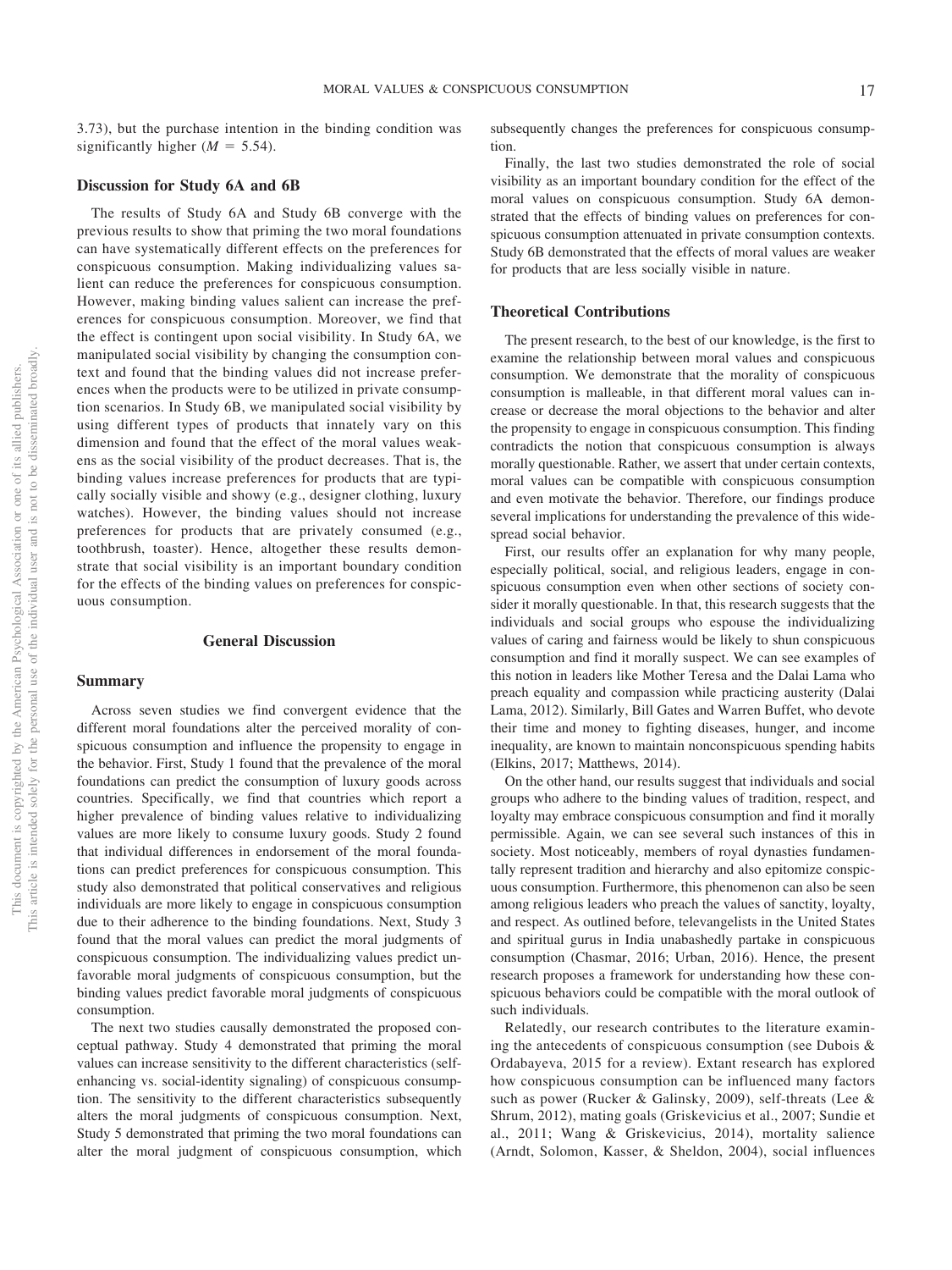(Berger & Heath, 2008; Griskevicius et al., 2012; Griskevicius, Tybur, & Van den Bergh, 2010; Mandel, Petrova, & Cialdini, 2006), and economic variables (Ivanic, Overbeck, & Nunes, 2011; Ordabayeva & Chandon, 2011). However, no work has directly explored the moral antecedents of conspicuous consumption.

Even so, our findings do converge with the previous literature on self-construal and political ideologies, in that past research has shown that an interdependent (vs. independent) construal can increase luxury consumption when hierarchy is acceptable in the society (Kastanakis & Balabanis, 2014; Wong & Ahuvia, 1998). Moreover, recent work shows that conservative political ideology can increase endorsement in the belief of dominancebased hierarchical social structures, motivating preferences for products that afford vertical differentiation (Kim, Park, & Dubois, 2018; Ordabayeva & Fernandes, 2018). Our findings are consistent with these papers as the binding values are associated with conservative political attitudes and with cultures predisposed to an interdependent construal (Haidt, 2012). Therefore, we increase the theoretical understanding of conspicuous consumption by demonstrating a novel, distinct, and meaningful motivator of this behavior.

Furthermore, this research extends our understanding of morality by demonstrating a novel consequence of the distinct moral foundations. As discussed previously, there is a burgeoning stream of work examining how the moral foundations influence political attitudes (e.g., Davis et al., 2016; Graham et al., 2011, 2009; Helzer & Pizarro, 2011) and social attitudes (e.g., Frimer, Biesanz, Walker, & MacKinlay, 2013; Inbar et al., 2012; Smith et al., 2014). However, the extant research has not examined how the moral foundations can influence consumption behaviors. Hence, this research, extending our understanding of when, why, and how morality can impact consumption patterns and economic activities in society.

#### **Limitations and Future Research**

The present research is an initial step toward understanding the relationship between morality and consumption behaviors; therefore, these findings bring to light several unanswered questions ripe for future investigation. First, this research has explored only one boundary condition—social visibility—for the relationship between the moral values and conspicuous consumption. It is conceivable that the relationship will be contingent upon several other factors not considered in the present research. For instance, if people who adhere to the binding values utilize conspicuous consumption as a means to signal social identity, then the effect must depend on the group one is a part of and whether that particular social group endorses the product. Similarly, the effect of the binding values on conspicuous consumption might also be contingent upon various socioeconomic factors. For instance, extant research has shown that there is variability in how individuals across different income groups engage in conspicuous consumption (Christen & Morgan, 2005; Moav & Neeman, 2012; Ordabayeva & Chandon, 2011). Therefore, future work can explore how various economic, social, and psychological factors play a role in influencing the relationship between the moral values and conspicuous consumption.

Second, we have only examined the morality of conspicuous consumption through the Moral Foundations framework. As such, the moral judgment of this behavior would undoubtedly be influenced by other related constructs such as the moral identity of the individual (Aquino & Reed, 2002) and the strength of the moral conviction (Skitka, Bauman, & Sargis, 2005). Relatedly, we have not demonstrated *how* the moral values alter the preferences for conspicuous consumption. Therefore, future work can explore how implicit attitudes (Cushman, Young, & Hauser, 2006; Pizarro, Uhlmann, & Bloom, 2003), reasoning (Paxton, Ungar, & Greene, 2012; Wright & Baril, 2011), emotions (Horberg, Oveis, & Keltner, 2011; Pizarro, 2000), construal level (Napier & Luguri, 2013), and memory (Gino & Desai, 2012; Moore, Clark, & Kane, 2008) play a role in driving the effects of morality on consumption preferences.

Moreover, we have explored the influence of moral values on only one specific kind of consumption—status-oriented showy products. The different moral values would surely influence prosocial consumption (see Campbell & Winterich, 2018; Mazar & Zhong, 2010), but could also influence food consumption (Rozin, 1999; Rozin, Markwith, & Stoess, 1997), preferences for horizontally differentiated products (Berger & Heath, 2008; Chan, Berger, & Van Boven, 2012; Dommer et al., 2013), and preferences for experiential goods (Gilovich, Kumar, & Jampol, 2015; Kumar, Killingsworth, & Gilovich, 2014). Importantly, by exploring other forms of consumption, we could establish what kind of consumption behaviors may be motivated by the individualizing values as opposed to the binding values. This would allow us to obtain a richer understanding of how moral values shape consumption behaviors and economic activities.

#### **Conclusion**

In summary, whereas several scholars have decried conspicuous consumption as immoral, we demonstrate that its perceived morality is malleable. Specifically, we utilize archival, correlational, and experimental procedures to demonstrate that the individualizing values can increase the moral objections to conspicuous consumption and reduce the propensity to engage in the behavior. However, the binding values can make the behavior appear morally acceptable and increase the propensity to engage in the behavior. These findings counter the view that conspicuous consumption is always considered morally suspect. Instead, we demonstrate that certain moral values can make conspicuous consumption less morally objectionable, even making it desirable. Altogether, these results can help us understand why some groups embrace conspicuous consumption even when other groups consider it morally objectionable.

#### **References**

- Aaker, J. L., Benet-Martínez, V., & Garolera, J. (2001). Consumption symbols as carriers of culture: A study of Japanese and Spanish brand personality constructs. *Journal of Personality and Social Psychology, 81,* 492–508.<http://dx.doi.org/10.1037/0022-3514.81.3.492>
- Aiken, L. S., West, S. G., & Reno, R. R. (1991). *Multiple regression: Testing and interpreting interactions*. Atlanta, GA: Sage.
- Algesheimer, R., Dholakia, U. M., & Herrmann, A. (2005). The social influence of brand community: Evidence from European car clubs. *Journal of Marketing, 69,* 19 –34. [http://dx.doi.org/10.1509/jmkg.69.3](http://dx.doi.org/10.1509/jmkg.69.3.19.66363) [.19.66363](http://dx.doi.org/10.1509/jmkg.69.3.19.66363)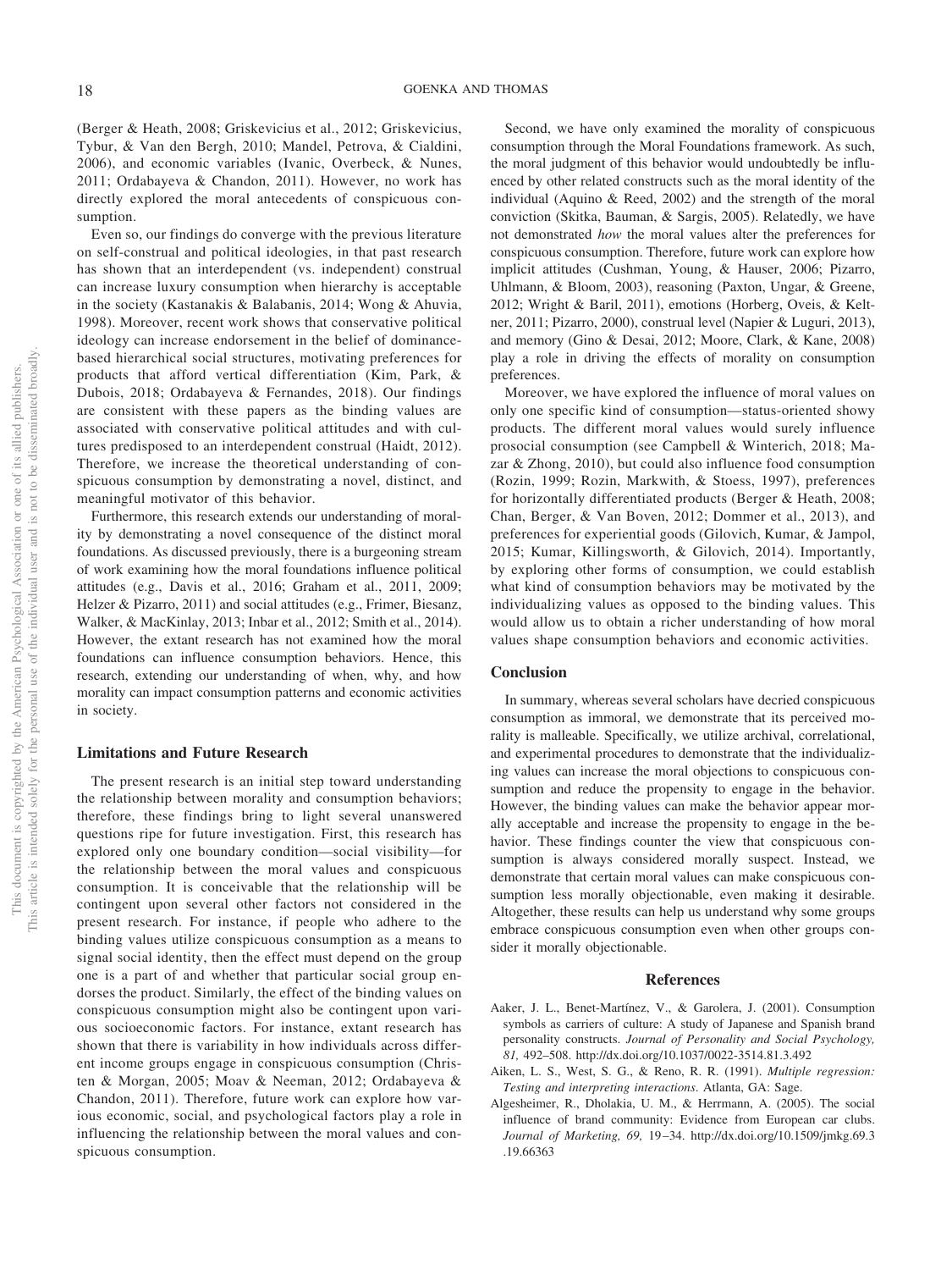- Aquino, K., & Reed, A., II. (2002). The self-importance of moral identity. *Journal of Personality and Social Psychology, 83,* 1423–1440. [http://dx](http://dx.doi.org/10.1037/0022-3514.83.6.1423) [.doi.org/10.1037/0022-3514.83.6.1423](http://dx.doi.org/10.1037/0022-3514.83.6.1423)
- Archer, L., Hollingworth, S., & Halsall, A. (2007). 'University's not for me — I'm a Nike person': Urban, working-class young people's negotiations of 'style', identity and educational engagement. *Sociology, 41,* 219 –237.<http://dx.doi.org/10.1177/0038038507074798>
- Arndt, J., Solomon, S., Kasser, T., & Sheldon, K. M. (2004). The urge to splurge: A terror management account of materialism and consumer behavior. *Journal of Consumer Psychology, 14,* 198 –212. [http://dx.doi](http://dx.doi.org/10.1207/s15327663jcp1403_2) [.org/10.1207/s15327663jcp1403\\_2](http://dx.doi.org/10.1207/s15327663jcp1403_2)
- Belk, R. W. (1978). Assessing the Effects of Visible Consumption on Impression Formation. In K. Hunt (Eds.), In *NA - Advances in Consumer Research: Vol. 05* (pp. 39–47). Ann Abor, MI: Association for Consumer Research.
- Belk, R. W. (1988). Possessions and the extended self. *Journal of Consumer Research, 15,* 139 –168.<http://dx.doi.org/10.1086/209154>
- Belk, R. W., Bahn, K. D., & Mayer, R. N. (1982). Developmental recognition of consumption symbolism. *Journal of Consumer Research, 9,* 4 –17.<http://dx.doi.org/10.1086/208892>
- Bellezza, S., Gino, F., & Keinan, A. (2014). The red sneakers effect: Inferring status and competence from signals of nonconformity. *Journal of Consumer Research, 41,* 35–54.<http://dx.doi.org/10.1086/674870>
- Bellezza, S., Paharia, N., & Keinan, A. (2017). Conspicuous consumption of time: When busyness and lack of leisure time become a status symbol. *Journal of Consumer Research, 44,* 118 –138.
- Berger, J., & Heath, C. (2007). Where consumers diverge from others: Identity signaling and product domains. *Journal of Consumer Research, 34,* 121–134.<http://dx.doi.org/10.1086/519142>
- Berger, J., & Heath, C. (2008). Who drives divergence? Identity signaling, outgroup dissimilarity, and the abandonment of cultural tastes. *Journal of Personality and Social Psychology, 95,* 593– 607. [http://dx.doi.org/10](http://dx.doi.org/10.1037/0022-3514.95.3.593) [.1037/0022-3514.95.3.593](http://dx.doi.org/10.1037/0022-3514.95.3.593)
- Boren, C. (2017, February 12). Nike ad sends serious message about equality, opportunity and discrimination. *Washington Post*. Retrieved from [https://](https://www.washingtonpost.com/news/early-lead/wp/2017/02/12/nike-ad-sends-serious-message-about-equality-opportunity-and-discrimination/) [www.washingtonpost.com/news/early-lead/wp/2017/02/12/nike-ad-sends](https://www.washingtonpost.com/news/early-lead/wp/2017/02/12/nike-ad-sends-serious-message-about-equality-opportunity-and-discrimination/)[serious-message-about-equality-opportunity-and-discrimination/](https://www.washingtonpost.com/news/early-lead/wp/2017/02/12/nike-ad-sends-serious-message-about-equality-opportunity-and-discrimination/)
- Burroughs, J. E., & Rindfleisch, A. (2002). Materialism and well-being: A conflicting values perspective. *Journal of Consumer Research, 29,* 348 – 370.<http://dx.doi.org/10.1086/344429>
- Campbell, M. C., & Winterich, K. P. (2018). A framework for the consumer psychology of morality in the marketplace. *Journal of Consumer Psychology, 28,* 167–179.<http://dx.doi.org/10.1002/jcpy.1038>
- Chan, C., Berger, J., & Van Boven, L. (2012). Identifiable but not identical: Combining social identity and uniqueness motives in choice. *Journal of Consumer Research, 39,* 561–573.<http://dx.doi.org/10.1086/664804>
- Chasmar, J. (2016, January 5). Kenneth Copeland, Jesse Duplantis defend private jets: Commercial planes full of "demons." *Washington Times*. Retrieved from [https://www.washingtontimes.com/news/2016/jan/5/](https://www.washingtontimes.com/news/2016/jan/5/kenneth-copeland-jesse-duplantis-defend-private-je/) [kenneth-copeland-jesse-duplantis-defend-private-je/](https://www.washingtontimes.com/news/2016/jan/5/kenneth-copeland-jesse-duplantis-defend-private-je/)
- Christen, M., & Morgan, R. M. (2005). Keeping Up with the Joneses: Analyzing the effect of income inequality on consumer borrowing. *Quantitative Marketing and Economics, 3,* 145–173. [http://dx.doi.org/](http://dx.doi.org/10.1007/s11129-005-0351-1) [10.1007/s11129-005-0351-1](http://dx.doi.org/10.1007/s11129-005-0351-1)
- Costello, A. B., & Osborne, J. W. (2005). Best practices in exploratory factor analysis: Four recommendations for getting the most from your analysis. *Practical Assessment, Research & Evaluation, 10,* 1–9.
- Cushman, F., Young, L., & Hauser, M. (2006). The role of conscious reasoning and intuition in moral judgment: Testing three principles of harm. *Psychological Science, 17,* 1082–1089. [http://dx.doi.org/10.1111/](http://dx.doi.org/10.1111/j.1467-9280.2006.01834.x) [j.1467-9280.2006.01834.x](http://dx.doi.org/10.1111/j.1467-9280.2006.01834.x)
- Dalai Lama, H. H. (2009). *The art of happiness, 10th anniversary edition: A handbook for living*. New York, NY: Riverhead Books.

Dalai Lama, H. H. (2012). *The compassionate life*. MA: Simon & Schuster.

- Davis, D. E., Rice, K., Van Tongeren, D. R., Hook, J. N., DeBlaere, C., Worthington, E. L., Jr., & Choe, E. (2016). The moral foundations hypothesis does not replicate well in Black samples. *Journal of Personality and Social Psychology, 110,* e23– e30. [http://dx.doi.org/10.1037/](http://dx.doi.org/10.1037/pspp0000056) [pspp0000056](http://dx.doi.org/10.1037/pspp0000056)
- Dittmar, H., Bond, R., Hurst, M., & Kasser, T. (2014). The relationship between materialism and personal well-being: A meta-analysis. *Journal of Personality and Social Psychology, 107,* 879 –924. [http://dx.doi.org/](http://dx.doi.org/10.1037/a0037409) [10.1037/a0037409](http://dx.doi.org/10.1037/a0037409)
- Ditto, P. H., & Mastronarde, A. J. (2009). The paradox of the political maverick. *Journal of Experimental Social Psychology, 45,* 295–298. <http://dx.doi.org/10.1016/j.jesp.2008.10.002>
- Dommer, S. L., Swaminathan, V., & Ahluwalia, R. (2013). Using differentiated brands to deflect exclusion and protect inclusion: The moderating role of self-esteem on attachment to differentiated brands. *Journal of Consumer Research, 40,* 657– 675. [https://doi-org.proxy.library](https://doi-org.proxy.library.cornell.edu/10.1086/671763) [.cornell.edu/10.1086/671763.](https://doi-org.proxy.library.cornell.edu/10.1086/671763)<http://dx.doi.org/10.1086/671763>
- Dubois, D., & Ordabayeva, N. (2015). Social hierarchy, social status and status consumption. In M. I. Norton, D. D. Rucker, & C. Lamberton (Eds.), *The Cambridge handbook of consumer psychology* (pp. 332– 367). New York, NY: Cambridge University Press. [http://dx.doi.org/10](http://dx.doi.org/10.1017/CBO9781107706552.013) [.1017/CBO9781107706552.013](http://dx.doi.org/10.1017/CBO9781107706552.013)
- Elkins, K. (2017, February 3). 9 of Warren Buffett's funniest and most frugal quirks. *CNBC*. Retrieved from [https://www.cnbc.com/2017/02/](https://www.cnbc.com/2017/02/03/9-of-warren-buffetts-funniest-and-most-frugal-quirks.html) [03/9-of-warren-buffetts-funniest-and-most-frugal-quirks.html](https://www.cnbc.com/2017/02/03/9-of-warren-buffetts-funniest-and-most-frugal-quirks.html)
- Ellemers, N., Kortekaas, P., & Ouwerkerk, J. W. (1999). Selfcategorisation, commitment to the group and group self-esteem as related but distinct aspects of social identity. *European Journal of Social Psychology, 29,* 371–389. [http://dx.doi.org/10.1002/\(SICI\)1099-](http://dx.doi.org/10.1002/%28SICI%291099-0992%28199903/05%2929:2/3%3C371::AID-EJSP932%3E3.0.CO;2-U) [0992\(199903/05\)29:2/3](http://dx.doi.org/10.1002/%28SICI%291099-0992%28199903/05%2929:2/3%3C371::AID-EJSP932%3E3.0.CO;2-U)<371::AID-EJSP932>3.0.CO;2-U
- Ellemers, N., Spears, R., & Doosje, B. (2002). Self and social identity. *Annual Review of Psychology, 53,* 161–186. [http://dx.doi.org/10.1146/](http://dx.doi.org/10.1146/annurev.psych.53.100901.135228) [annurev.psych.53.100901.135228](http://dx.doi.org/10.1146/annurev.psych.53.100901.135228)
- Ferraro, R., Kirmani, A., & Matherly, T. (2013). Look at me! Look at me! Conspicuous brand usage, self-brand connection, and dilution. *Journal of Marketing Research, 50,* 477– 488. [http://dx.doi.org/10.1509/jmr.11](http://dx.doi.org/10.1509/jmr.11.0342) [.0342](http://dx.doi.org/10.1509/jmr.11.0342)
- Frank, R. H. (1993). *Choosing the right pond: Human behavior and the quest for status*. New York, NY: Oxford University Press.
- Franklin, B. (1758). The way to wealth. In J. Sparks (Eds.), *The Works of Benjamin Franklin* (Vol. 2, pp. 92–103). Boston, MA: Hilliard, Gray, and Company.
- Frimer, J. A., Biesanz, J. C., Walker, L. J., & MacKinlay, C. W. (2013). Liberals and conservatives rely on common moral foundations when making moral judgments about influential people. *Journal of Personality and Social Psychology, 104,* 1040 –1059. [http://dx.doi.org/10.1037/](http://dx.doi.org/10.1037/a0032277) [a0032277](http://dx.doi.org/10.1037/a0032277)
- Gilovich, T., Kumar, A., & Jampol, L. (2015). A wonderful life: Experiential consumption and the pursuit of happiness. *Journal of Consumer Psychology, 25,* 152–165.<http://dx.doi.org/10.1016/j.jcps.2014.08.004>
- Gino, F., & Desai, S. D. (2012). Memory lane and morality: How childhood memories promote prosocial behavior. *Journal of Personality and Social Psychology, 102,* 743–758.<http://dx.doi.org/10.1037/a0026565>
- Godfrey, D. K., Jones, E. E., & Lord, C. G. (1986). Self-promotion is not ingratiating. *Journal of Personality and Social Psychology, 50,* 106 – 115.<http://dx.doi.org/10.1037/0022-3514.50.1.106>
- Graham, J., & Haidt, J. (2010). Beyond beliefs: Religions bind individuals into moral communities. *Personality and Social Psychology Review, 14,* 140 –150.<http://dx.doi.org/10.1177/1088868309353415>
- Graham, J., & Haidt, J. (2012). Sacred values and evil adversaries: A moral foundations approach. In M. Mikulincer & P. R. Shaver (Eds.), *The social psychology of morality: Exploring the causes of good and evil* (pp. 11–31). Washington, DC: American Psychological Association. [http://](http://dx.doi.org/10.1037/13091-001) [dx.doi.org/10.1037/13091-001](http://dx.doi.org/10.1037/13091-001)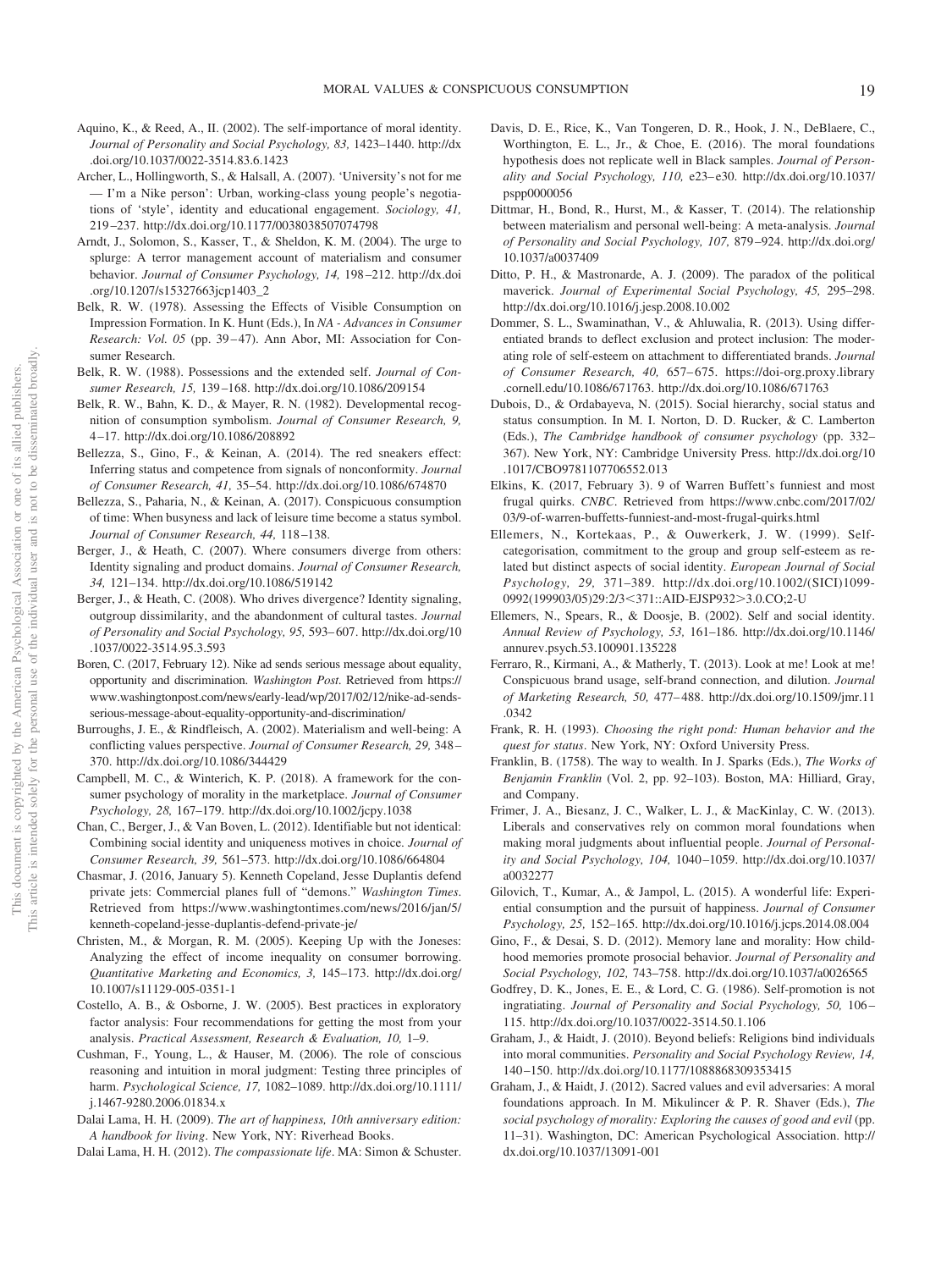- Graham, J., Haidt, J., Koleva, S., Motyl, M., Iyer, R., Wojcik, S. P., & Ditto, P. H. (2013). Moral foundations theory: The pragmatic validity of moral pluralism. *Advances in Experimental Social Psychology, 47,* 55– 130.<http://dx.doi.org/10.1016/B978-0-12-407236-7.00002-4>
- Graham, J., Haidt, J., & Nosek, B. A. (2009). Liberals and conservatives rely on different sets of moral foundations. *Journal of Personality and Social Psychology, 96,* 1029 –1046.<http://dx.doi.org/10.1037/a0015141>
- Graham, J., Nosek, B. A., Haidt, J., Iyer, R., Koleva, S., & Ditto, P. H. (2011). Mapping the moral domain. *Journal of Personality and Social Psychology, 101,* 366 –385.<http://dx.doi.org/10.1037/a0021847>
- Green, D. (2017, January 29). Nike turned into a luxury brand when no one was looking. *Business Insider*. Retrieved from [https://www.businessinsider](https://www.businessinsider.in/Nike-turned-into-a-luxury-brand-when-no-one-was-looking/articleshow/56855833.cms) [.in/Nike-turned-into-a-luxury-brand-when-no-one-was-looking/articleshow/](https://www.businessinsider.in/Nike-turned-into-a-luxury-brand-when-no-one-was-looking/articleshow/56855833.cms) [56855833.cms](https://www.businessinsider.in/Nike-turned-into-a-luxury-brand-when-no-one-was-looking/articleshow/56855833.cms)
- Griskevicius, V., Tybur, J. M., Ackerman, J. M., Delton, A. W., Robertson, T. E., & White, A. E. (2012). The financial consequences of too many men: Sex ratio effects on saving, borrowing, and spending. *Journal of Personality and Social Psychology, 102,* 69 – 80. [http://dx.doi.org/10](http://dx.doi.org/10.1037/a0024761) [.1037/a0024761](http://dx.doi.org/10.1037/a0024761)
- Griskevicius, V., Tybur, J. M., Sundie, J. M., Cialdini, R. B., Miller, G. F., & Kenrick, D. T. (2007). Blatant benevolence and conspicuous consumption: When romantic motives elicit strategic costly signals. *Journal of Personality and Social Psychology, 93,* 85–102. [http://dx.doi.org/10](http://dx.doi.org/10.1037/0022-3514.93.1.85) [.1037/0022-3514.93.1.85](http://dx.doi.org/10.1037/0022-3514.93.1.85)
- Griskevicius, V., Tybur, J. M., & Van den Bergh, B. (2010). Going green to be seen: Status, reputation, and conspicuous conservation. *Journal of Personality and Social Psychology, 98,* 392– 404. [http://dx.doi.org/10](http://dx.doi.org/10.1037/a0017346) [.1037/a0017346](http://dx.doi.org/10.1037/a0017346)
- Haidt, J. (2007). The new synthesis in moral psychology. *Science, 316,* 998 –1002.<http://dx.doi.org/10.1126/science.1137651>
- Haidt, J. (2012). *The righteous mind: Why good people are divided by politics and religion*. New York, NY: Knopf Doubleday Publishing Group.
- Haidt, J., & Graham, J. (2007). When morality opposes justice: Conservatives have moral intuitions that liberals may not recognize. *Social Justice Research, 20,* 98 –116. [http://dx.doi.org/10.1007/s11211-007-](http://dx.doi.org/10.1007/s11211-007-0034-z) [0034-z](http://dx.doi.org/10.1007/s11211-007-0034-z)
- Haidt, J., & Joseph, C. (2007). The moral mind: How five sets of innate intuitions guide the development of many culture-specific virtues, and perhaps even modules. *The Innate Mind, 3,* 367–391.
- Halevy, N., Chou, E. Y., & Galinsky, A. D. (2011). A functional model of hierarchy: Why, how, and when vertical differentiation enhances group performance. *Organizational Psychology Review, 1,* 32–52. [http://dx.doi](http://dx.doi.org/10.1177/2041386610380991) [.org/10.1177/2041386610380991](http://dx.doi.org/10.1177/2041386610380991)
- Han, Y. J., Nunes, J. C., & Drèze, X. (2010). Signaling status with luxury goods: The Role of brand prominence. *Journal of Marketing, 74,* 15–30. <http://dx.doi.org/10.1509/jmkg.74.4.15>
- Hauser, D. J., & Schwarz, N. (2016). Attentive Turkers: MTurk participants perform better on online attention checks than do subject pool participants. *Behavior Research Methods, 48, 400-407.* [http://dx.doi](http://dx.doi.org/10.3758/s13428-015-0578-z) [.org/10.3758/s13428-015-0578-z](http://dx.doi.org/10.3758/s13428-015-0578-z)
- Hayes, A. F. (2013). *Introduction to mediation, moderation, and conditional process analysis: A regression-based approach*. New York, NY: Guilford Press.
- Helzer, E. G., & Pizarro, D. A. (2011). Dirty liberals! Reminders of physical cleanliness influence moral and political attitudes. *Psychological Science, 22,* 517–522.<http://dx.doi.org/10.1177/0956797611402514>
- Hogg, M. A. (2007). Uncertainty–Identity Theory. *Advances in Experimental Social Psychology, 39,* 69 –126. [http://dx.doi.org/10.1016/S0065-](http://dx.doi.org/10.1016/S0065-2601%2806%2939002-8) [2601\(06\)39002-8](http://dx.doi.org/10.1016/S0065-2601%2806%2939002-8)
- Horberg, E. J., Oveis, C., & Keltner, D. (2011). Emotions as moral amplifiers: An appraisal tendency approach to the influences of distinct emotions upon moral judgment. *Emotion Review, 3,* 237–244. [http://dx](http://dx.doi.org/10.1177/1754073911402384) [.doi.org/10.1177/1754073911402384](http://dx.doi.org/10.1177/1754073911402384)
- Horberg, E. J., Oveis, C., Keltner, D., & Cohen, A. B. (2009). Disgust and the moralization of purity. *Journal of Personality and Social Psychology, 97,* 963–976.<http://dx.doi.org/10.1037/a0017423>
- Inbar, Y., Pizarro, D. A., & Bloom, P. (2012). Disgusting smells cause decreased liking of gay men. *Emotion, 12,* 23–27. [http://dx.doi.org/10](http://dx.doi.org/10.1037/a0023984) [.1037/a0023984](http://dx.doi.org/10.1037/a0023984)
- Ivanic, A. S., Overbeck, J. R., & Nunes, J. C. (2011). Status, race, and money: The impact of racial hierarchy on willingness to pay. *Psychological Science, 22,* 1557–1566. [http://dx.doi.org/10.1177/](http://dx.doi.org/10.1177/0956797611419519) [0956797611419519](http://dx.doi.org/10.1177/0956797611419519)
- Kasser, T. (2003). *The high price of materialism*. Cambridge, MA: Bradford.
- Kasser, T., Ryan, R. M., Couchman, C. E., & Sheldon, K. M. (2004). Materialistic values: Their causes and consequences. In T. Kasser & A. D. Kanner (Eds.), *Psychology and consumer culture: The struggle for a good life in a materialistic world* (pp. 11–28). Washington, DC: American Psychological Association.
- Kastanakis, M. N., & Balabanis, G. (2014). Explaining variation in conspicuous luxury consumption: An individual differences' perspective. *Journal of Business Research, 67,* 2147–2154. [http://dx.doi.org/10.1016/](http://dx.doi.org/10.1016/j.jbusres.2014.04.024) [j.jbusres.2014.04.024](http://dx.doi.org/10.1016/j.jbusres.2014.04.024)
- Kates, S. M. (2004). The dynamics of brand legitimacy: An interpretive study in the gay men's community. *Journal of Consumer Research, 31,* 455– 464.<http://dx.doi.org/10.1086/422122>
- Kidwell, B., Farmer, A., & Hardesty, D. M. (2013). Getting liberals and conservatives to go green: Political ideology and congruent appeals. *Journal of Consumer Research, 40,* 350 –367. [http://dx.doi.org/10.1086/](http://dx.doi.org/10.1086/670610) [670610](http://dx.doi.org/10.1086/670610)
- Kim, J. C., Park, B., & Dubois, D. (2018). How consumers' political ideology and status-maintenance goals interact to shape their desire for luxury goods. *Journal of Marketing, 82,* 132–149. [http://dx.doi.org/10](http://dx.doi.org/10.1177/0022242918799699) [.1177/0022242918799699](http://dx.doi.org/10.1177/0022242918799699)
- Kirmani, A. (2009). The self and the brand. *Journal of Consumer Psychology, 19,* 271–275.<http://dx.doi.org/10.1016/j.jcps.2009.05.011>
- Kozinets, R. V., & Handelman, J. M. (2004). Adversaries of consumption: Consumer movements, activism, and ideology. *Journal of Consumer Research, 31,* 691–704.<http://dx.doi.org/10.1086/425104>
- Krugman, P. (2014, September 25). The show-off society. *The New York Times*. Retrieved from [https://www.nytimes.com/2014/09/26/opinion/](https://www.nytimes.com/2014/09/26/opinion/paul-krugman-the-show-off-society.html) [paul-krugman-the-show-off-society.html](https://www.nytimes.com/2014/09/26/opinion/paul-krugman-the-show-off-society.html)
- Kumar, A., Killingsworth, M. A., & Gilovich, T. (2014). Waiting for Merlot: Anticipatory consumption of experiential and material purchases. *Psychological Science, 25,* 1924 –1931. [http://dx.doi.org/10](http://dx.doi.org/10.1177/0956797614546556) [.1177/0956797614546556](http://dx.doi.org/10.1177/0956797614546556)
- Lee, J., & Shrum, L. J. (2012). Conspicuous consumption versus charitable behavior in response to social exclusion: A differential needs explanation. *Journal of Consumer Research, 39,* 530 –544. [http://dx.doi.org/10](http://dx.doi.org/10.1086/664039) [.1086/664039](http://dx.doi.org/10.1086/664039)
- Mandel, N., Petrova, P. K., & Cialdini, R. B. (2006). Images of success and the preference for luxury brands. *Journal of Consumer Psychology, 16,* 57– 69. [http://dx.doi.org/10.1207/s15327663jcp1601\\_8](http://dx.doi.org/10.1207/s15327663jcp1601_8)
- Mason, R. (1998). *The economics of conspicuous consumption*. Cheltenham, UK: Edward Elgar Publishing.
- Matthews, C. (2014, October 15). Bill Gates' solution to income inequality. *Fortune*. Retrieved from [http://fortune.com/2014/10/15/bill-gates](http://fortune.com/2014/10/15/bill-gates-income-inequality/)[income-inequality/](http://fortune.com/2014/10/15/bill-gates-income-inequality/)
- Mazar, N., & Zhong, C.-B. (2010). Do green products make us better people? *Psychological Science, 21,* 494 – 498. [http://dx.doi.org/10.1177/](http://dx.doi.org/10.1177/0956797610363538) [0956797610363538](http://dx.doi.org/10.1177/0956797610363538)
- McNaney, J. (2013, October 23). *How Nike re-defined the power of brand image*. Retrieved from [https://conceptdrop.com/blog/27-the-importance](https://conceptdrop.com/blog/27-the-importance-of-branding-how-nike-re-defined-the-power-of-brand-image/)[of-branding-how-nike-re-defined-the-power-of-brand-image/](https://conceptdrop.com/blog/27-the-importance-of-branding-how-nike-re-defined-the-power-of-brand-image/)
- Mead, N. L., Baumeister, R. F., Stillman, T. F., Rawn, C. D., & Vohs, K. D. (2011). Social exclusion causes people to spend and consume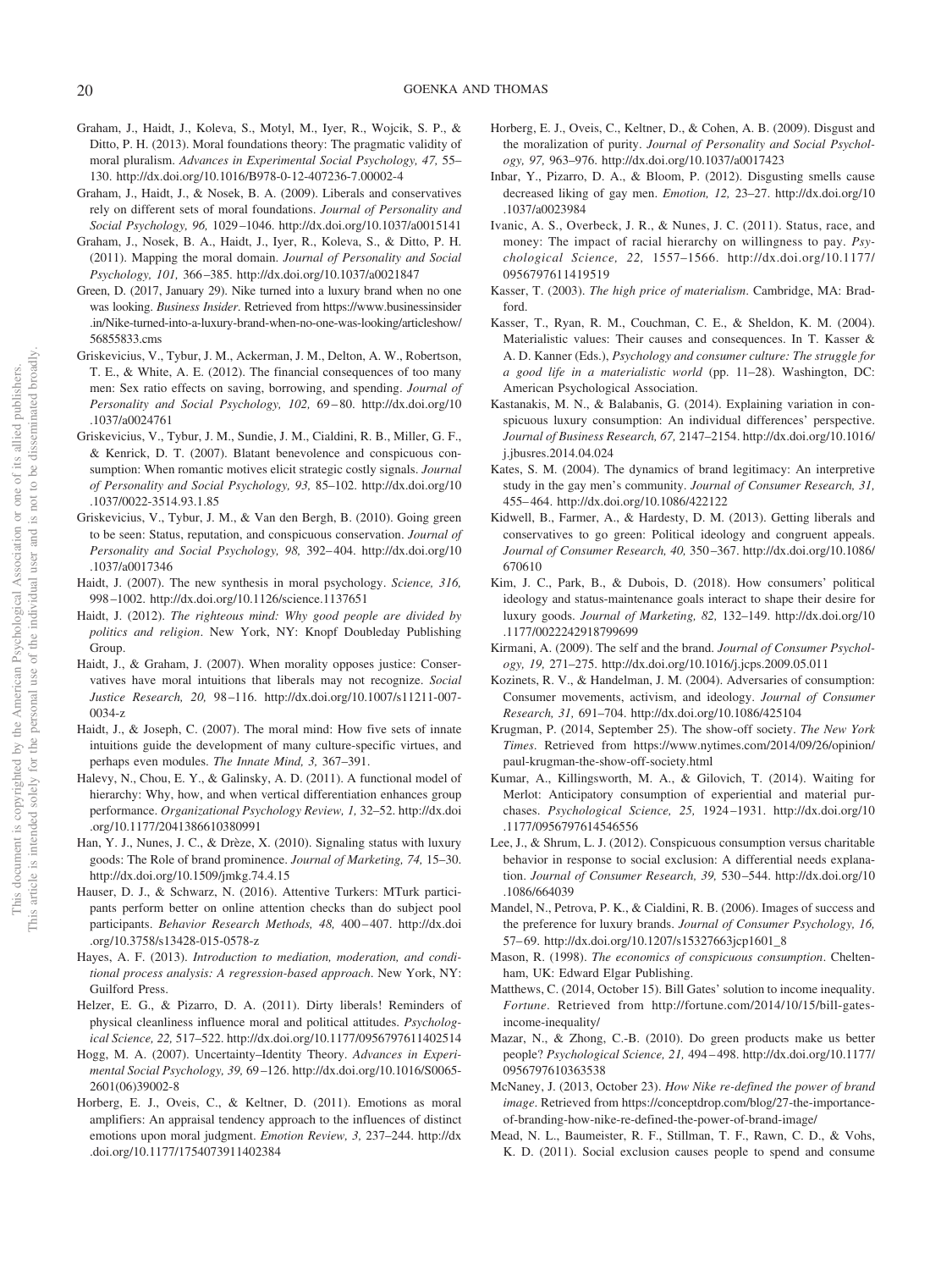- *37,* 902–919.<http://dx.doi.org/10.1086/656667> Miller, D. (2001). The poverty of morality. *Journal of Consumer Culture, 1,* 225–243.<http://dx.doi.org/10.1177/146954050100100210> Moav, O., & Neeman, Z. (2012). Saving rates and poverty: The role of conspicuous consumption and human capital. *Economic Journal, 122,* 933–956.<http://dx.doi.org/10.1111/j.1468-0297.2012.02516.x>
- Mooijman, M., Meindl, P., Oyserman, D., Monterosso, J., Dehghani, M., Doris, J. M., & Graham, J. (2018). Resisting temptation for the good of the group: Binding moral values and the moralization of self-control. *Journal of Personality and Social Psychology, 115,* 585–599. [http://dx](http://dx.doi.org/10.1037/pspp0000149) [.doi.org/10.1037/pspp0000149](http://dx.doi.org/10.1037/pspp0000149)

strategically in the service of affiliation. *Journal of Consumer Research,*

- Moore, A. B., Clark, B. A., & Kane, M. J. (2008). Who shalt not kill? Individual differences in working memory capacity, executive control, and moral judgment. *Psychological Science, 19,* 549 –557. [http://dx.doi](http://dx.doi.org/10.1111/j.1467-9280.2008.02122.x) [.org/10.1111/j.1467-9280.2008.02122.x](http://dx.doi.org/10.1111/j.1467-9280.2008.02122.x)
- Muniz, A. M., Jr., & O'Guinn, T. C. (2001). Brand community. *Journal of Consumer Research, 27,* 412– 432.<http://dx.doi.org/10.1086/319618>
- Muñiz, A. M., Jr., & Schau, H. J. (2005). Religiosity in the abandoned Apple Newton brand community. *Journal of Consumer Research, 31,* 737–747.<http://dx.doi.org/10.1086/426607>
- Napier, J. L., & Luguri, J. B. (2013). Moral mind-sets: Abstract thinking increases a preference for "individualizing" over "binding" moral foundations. *Social Psychological and Personality Science, 4,* 754 –759. <http://dx.doi.org/10.1177/1948550612473783>
- Ordabayeva, N., & Chandon, P. (2011). Getting ahead of the Joneses: When equality increases conspicuous consumption among bottom-tier consumers. *Journal of Consumer Research, 38,* 27– 41. [http://dx.doi.org/](http://dx.doi.org/10.1086/658165) [10.1086/658165](http://dx.doi.org/10.1086/658165)
- Ordabayeva, N., & Fernandes, D. (2018). Better or different? How political ideology shapes preferences for differentiation in the social hierarchy. *The Journal of Consumer Research, 45,* 227–250. [http://dx.doi.org/10](http://dx.doi.org/10.1093/jcr/ucy004) [.1093/jcr/ucy004](http://dx.doi.org/10.1093/jcr/ucy004)
- Page, C. (1992). A history of conspicuous consumption. In F. W. Rudmin and M. Richins (Eds.), *SV - Meaning, measure, and morality of materialism* (pp. 82–87). Provo, UT: Association for Consumer Research.
- Paton, E. (2017). Luxury goods market will return to growth in 2017, Bain Report says. *The New York Times*. Retrieved from [https://www.nytimes](https://www.nytimes.com/2017/05/29/fashion/luxury-goods-outlook.html) [.com/2017/05/29/fashion/luxury-goods-outlook.html](https://www.nytimes.com/2017/05/29/fashion/luxury-goods-outlook.html)
- Patty, W. L., & Johnson, L. S. (1953). *Personality and adjustment*. New York, NY: McGraw-Hill.<http://dx.doi.org/10.1037/14565-000>
- Paxton, J. M., Ungar, L., & Greene, J. D. (2012). Reflection and reasoning in moral judgment. *Cognitive Science, 36,* 163–177. [http://dx.doi.org/10](http://dx.doi.org/10.1111/j.1551-6709.2011.01210.x) [.1111/j.1551-6709.2011.01210.x](http://dx.doi.org/10.1111/j.1551-6709.2011.01210.x)
- Piff, P. K., Kraus, M. W., Côté, S., Cheng, B. H., & Keltner, D. (2010). Having less, giving more: The influence of social class on prosocial behavior. *Journal of Personality and Social Psychology, 99,* 771–784. <http://dx.doi.org/10.1037/a0020092>
- Pizarro, D. (2000). Nothing more than feelings? The role of emotions in moral judgment. *Journal for the Theory of Social Behaviour, 30,* 355– 375.<http://dx.doi.org/10.1111/1468-5914.00135>
- Pizarro, D., Uhlmann, E., & Bloom, P. (2003). Causal deviance and the attribution of moral responsibility. *Journal of Experimental Social Psychology, 39,* 653– 660. [http://dx.doi.org/10.1016/S0022-1031\(03\)00041-6](http://dx.doi.org/10.1016/S0022-1031%2803%2900041-6)
- Ronay, R., Greenaway, K., Anicich, E. M., & Galinsky, A. D. (2012). The path to glory is paved with hierarchy: When hierarchical differentiation increases group effectiveness. *Psychological Science*, 23, 669-677. <http://dx.doi.org/10.1177/0956797611433876>
- Rousseau, J.-J. (1750). *A discourse on the moral effects of the arts and sciences*. Paris, France: Geneva, Barillot, & fils.
- Rozin, P. (1999). The process of moralization. *Psychological Science, 10,* 218 –221.<http://dx.doi.org/10.1111/1467-9280.00139>
- Rozin, P., Markwith, M., & Stoess, C. (1997). Moralization and becoming a vegetarian: The transformation of preferences into values and the

recruitment of disgust. *Psychological Science, 8,* 67–73. [http://dx.doi](http://dx.doi.org/10.1111/j.1467-9280.1997.tb00685.x) [.org/10.1111/j.1467-9280.1997.tb00685.x](http://dx.doi.org/10.1111/j.1467-9280.1997.tb00685.x)

- <span id="page-21-0"></span>Rucker, D. D., & Galinsky, A. D. (2009). Conspicuous consumption versus utilitarian ideals: How different levels of power shape consumer behavior. *Journal of Experimental Social Psychology, 45,* 549 –555. [http://dx](http://dx.doi.org/10.1016/j.jesp.2009.01.005) [.doi.org/10.1016/j.jesp.2009.01.005](http://dx.doi.org/10.1016/j.jesp.2009.01.005)
- Schembri, S. (2009). Reframing brand experience: The experiential meaning of Harley–Davidson. *Journal of Business Research, 62,* 1299 –1310. <http://dx.doi.org/10.1016/j.jbusres.2008.11.004>
- Schouten, J. W., & McAlexander, J. H. (1995). Subcultures of consumption: An ethnography of the new bikers. *Journal of Consumer Research, 22,* 43.<http://dx.doi.org/10.1086/209434>
- Scott, M. L., Mende, M., & Bolton, L. E. (2013). Judging the book by its cover? How consumers decode conspicuous consumption cues in buyer– seller relationships. *Journal of Marketing Research, 50,* 334 –347. [http://](http://dx.doi.org/10.1509/jmr.11.0478) [dx.doi.org/10.1509/jmr.11.0478](http://dx.doi.org/10.1509/jmr.11.0478)
- Sherman, S. J., Hamilton, D. L., & Lewis, A. C. (1999). Perceived entitativity and the social identity value of group memberships. In D. Abrams & M. A. Hogg (Eds.), *Social identity and social cognition* (pp. 80 –110). Malden, MA: Blackwell Publishing.
- Shrum, L. J., Lowrey, T. M., Pandelaere, M., Ruvio, A. A., Gentina, E., Furchheim, P.,... Steinfield, L. (2014). Materialism: The good, the bad, and the ugly. *Journal of Marketing Management, 30,* 1858 –1881. [http://](http://dx.doi.org/10.1080/0267257X.2014.959985) [dx.doi.org/10.1080/0267257X.2014.959985](http://dx.doi.org/10.1080/0267257X.2014.959985)
- Singelis, T. M., Triandis, H. C., Bhawuk, D. P., & Gelfand, M. J. (1995). Horizontal and vertical dimensions of individualism and collectivism: A theoretical and measurement refinement. *Cross-Cultural Research: The Journal of Comparative Social Science, 29,* 240 –275. [http://dx.doi.org/](http://dx.doi.org/10.1177/106939719502900302) [10.1177/106939719502900302](http://dx.doi.org/10.1177/106939719502900302)
- Skitka, L. J., Bauman, C. W., & Sargis, E. G. (2005). Moral conviction: Another contributor to attitude strength or something more? *Journal of Personality and Social Psychology, 88,* 895–917. [http://dx.doi.org/10](http://dx.doi.org/10.1037/0022-3514.88.6.895) [.1037/0022-3514.88.6.895](http://dx.doi.org/10.1037/0022-3514.88.6.895)
- Smith, I. H., Aquino, K., Koleva, S., & Graham, J. (2014). The moral ties that bind... Even to out-groups: The interactive effect of moral identity and the binding moral foundations. *Psychological Science, 25,* 1554 – 1562.<http://dx.doi.org/10.1177/0956797614534450>
- Sundie, J. M., Kenrick, D. T., Griskevicius, V., Tybur, J. M., Vohs, K. D., & Beal, D. J. (2011). Peacocks, Porsches, and Thorstein Veblen: Conspicuous consumption as a sexual signaling system. *Journal of Personality and Social Psychology, 100,* 664 – 680. [http://dx.doi.org/10.1037/](http://dx.doi.org/10.1037/a0021669) [a0021669](http://dx.doi.org/10.1037/a0021669)
- Tajfel, H., & Turner, J. (2004). The social identity theory of intergroup behavior. In J. T. Jost & J. Sidanius (Eds.), *Key readings in social psychology* (pp. 276 –293). New York, NY: Psychology Press. Retrieved from<http://sk.sagepub.com/navigator/social-psychology/n60.xml>
- Taylor, D. J., Harrison, D., & Kraus, S. (2008). *The new elite: Inside the minds of the truly wealthy*. New York, NY: AMACOM.
- Turner, J. C., Hogg, M. A., Oakes, P. J., & Wetherell, M. S. (1989). Rediscovering the Social Group: A Self-categorization Theory. *Contemporary Sociology, 18,* 645– 646.
- Urban, H. B. (2016). *Zorba the Buddha: Sex, spirituality, and capitalism in the global Osho movement*. Oakland: University of California Press. <http://dx.doi.org/10.1525/california/9780520286665.001.0001>
- Van Boven, L., Campbell, M. C., & Gilovich, T. (2010). Stigmatizing materialism: On stereotypes and impressions of materialistic and experiential pursuits. *Personality and Social Psychology Bulletin, 36,* 551– 563.<http://dx.doi.org/10.1177/0146167210362790>
- van Leeuwen, F., & Park, J. H. (2009). Perceptions of social dangers, moral foundations, and political orientation. *Personality and Individual Differences, 47,* 169 –173.<http://dx.doi.org/10.1016/j.paid.2009.02.017>
- van Leeuwen, F., Park, J. H., Koenig, B. L., & Graham, J. (2012). Regional variation in pathogen prevalence predicts endorsement of group-focused